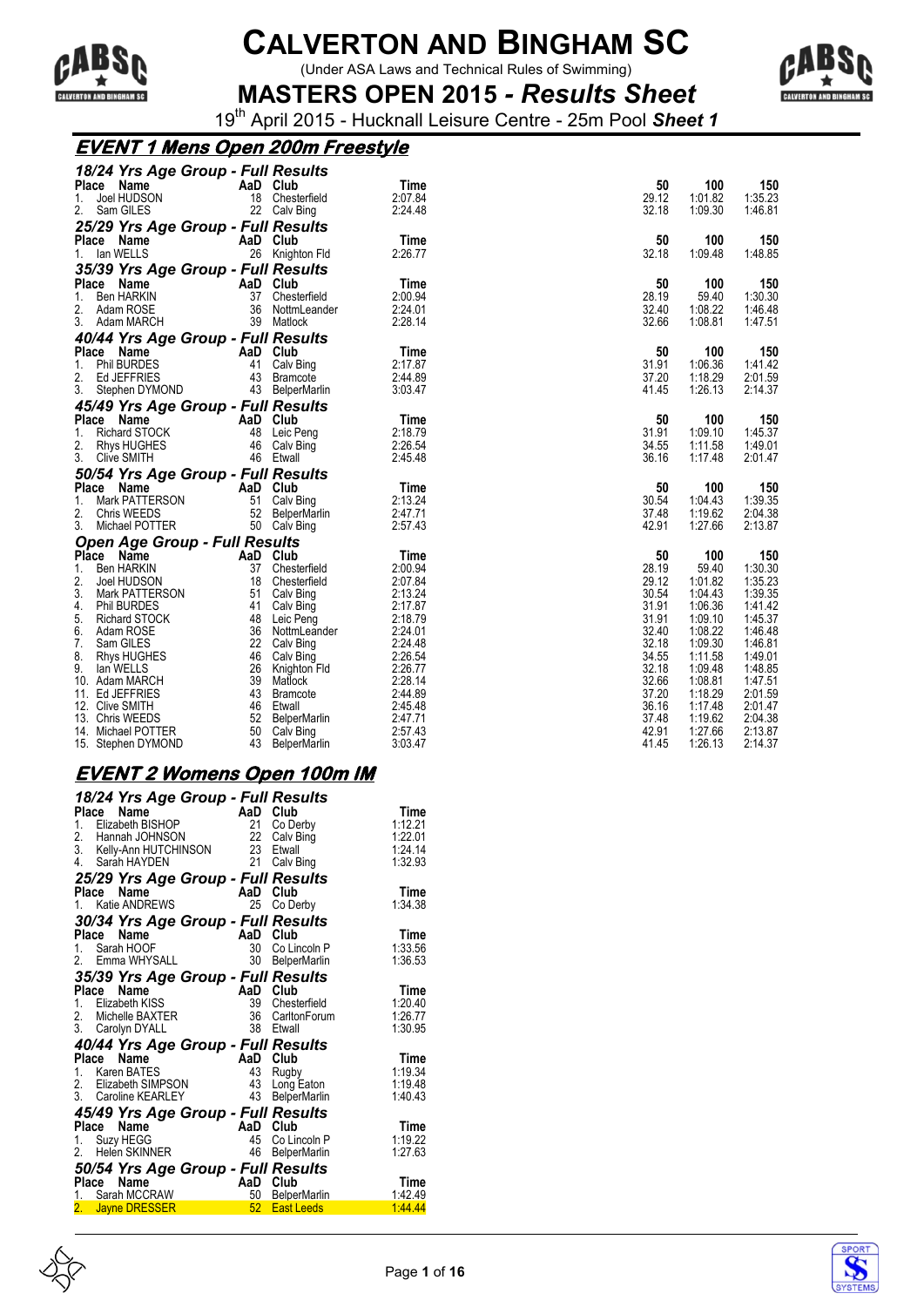

 $\frac{1}{2}$   $\frac{1}{2}$   $\frac{1}{2}$   $\frac{1}{2}$   $\frac{1}{2}$   $\frac{1}{2}$   $\frac{1}{2}$   $\frac{1}{2}$   $\frac{1}{2}$   $\frac{1}{2}$   $\frac{1}{2}$   $\frac{1}{2}$   $\frac{1}{2}$   $\frac{1}{2}$   $\frac{1}{2}$   $\frac{1}{2}$   $\frac{1}{2}$   $\frac{1}{2}$   $\frac{1}{2}$   $\frac{1}{2}$   $\frac{1}{2}$   $\frac{1}{2}$ 



**MASTERS OPEN 2015** *- Results Sheet* 19th April 2015 - Hucknall Leisure Centre - 25m Pool *Sheet 2*

|                 | 55/59 Yrs Age Group - Full Results |     |                     |         |
|-----------------|------------------------------------|-----|---------------------|---------|
|                 | Name<br>Place                      |     | AaD Club            | Time    |
| 1.              | <b>Janet BRIGGS</b>                | 56  | Etwall              | 1:39.00 |
|                 | 60/64 Yrs Age Group - Full Results |     |                     |         |
|                 | Name<br>Place                      | AaD | Club                | Time    |
|                 | 1. Val THORP                       | 62  | Co Derby            | 1:48.40 |
|                 | 65/69 Yrs Age Group - Full Results |     |                     |         |
|                 | Name<br>Place                      | AaD | Club                | Time    |
|                 | 1. Lesley CLIFF                    | 67  | NottmLeander        | 2:06.64 |
|                 | Open Age Group - Full Results      |     |                     |         |
| Place           | Name                               | AaD | Club                | Time    |
| 1.              | Elizabeth BISHOP                   | 21  | Co Derby            | 1:12.21 |
| $\frac{2}{3}$ . | Suzy HEGG                          | 45  | Co Lincoln P        | 1:19.22 |
|                 | Karen BATES                        | 43  | Rugby               | 1:19.34 |
| 4.              | Elizabeth SIMPSON                  | 43  | Long Eaton          | 1:19.48 |
| 5.              | Elizabeth KISS                     | 39  | Chesterfield        | 1:20.40 |
| 6.              | Hannah JOHNSON                     | 22  | Calv Bing           | 1:22.01 |
| 7.              | Kelly-Ann HUTCHINSON               | 23  | Etwall              | 1.24.14 |
| 8.              | Michelle BAXTER                    | 36  | CarltonForum        | 1:26.77 |
| 9.              | <b>Helen SKINNER</b>               | 46  | <b>BelperMarlin</b> | 1:27.63 |
|                 | 10. Carolyn DYALL                  | 38  | Etwall              | 1:30.95 |
| 11.             | Sarah HAYDEN                       | 21  | Calv Bing           | 1:32.93 |
|                 | 12. Sarah HOOF                     | 30  | Co Lincoln P        | 1:33.56 |
|                 | 13. Katie ANDREWS                  | 25  | Co Derby            | 1:34.38 |
|                 | 14. Emma WHYSALL                   | 30  | <b>BelperMarlin</b> | 1:36.53 |
|                 | 15. Janet BRIGGS                   | 56  | Etwall              | 1:39.00 |
|                 | 16. Caroline KEARLEY               | 43  | <b>BelperMarlin</b> | 1:40.43 |
|                 | 17. Sarah MCCRAW                   | 50  | <b>BelperMarlin</b> | 1:42.49 |
|                 | 18. Jayne DRESSER                  | 52  | <b>East Leeds</b>   | 1:44.44 |
| 19.             | Val THORP                          | 62  | Co Derby            | 1:48.40 |
| 20.             | Lesley CLIFF                       | 67  | NottmLeander        | 2:06.64 |

### **EVENT 3 Mens Open 50m Breaststroke**

|       | 18/24 Yrs Age Group - Full Results<br>Place Name <b>AaD Club</b><br>1. Thomas RICHARDSON 23 Louth |                |                                    | Time           |
|-------|---------------------------------------------------------------------------------------------------|----------------|------------------------------------|----------------|
|       |                                                                                                   |                |                                    | 33.51          |
|       | 2. Joel HUDSON<br>2. Joel HUDSON<br>3. Nathan SUTTON 18 CarltonForum                              |                |                                    | 35.11          |
|       |                                                                                                   |                |                                    | 35.84          |
|       | 25/29 Yrs Age Group - Full Results                                                                |                |                                    |                |
|       | Place Name                                                                                        | AaD Club       |                                    | <b>Time</b>    |
|       | 1. Danny ANDERSON                                                                                 |                | 26 NottmLeander                    | 30.38          |
|       | 2. Jack CHAMBERS<br>3. Mitchell BLAKEMORE<br>4. Jan MELLS                                         |                | 27 Chesterfield                    | 34.83          |
|       |                                                                                                   |                | 28 Etwall                          | 37.03          |
|       | 4. Ian WELLS                                                                                      |                | 26 Knighton Fld                    | 37.82          |
|       | 5. Ian HANSFORD                                                                                   |                | 28 Gainsborough                    | 41.34          |
|       | 30/34 Yrs Age Group - Full Results                                                                |                |                                    |                |
|       | $AaD$ Club<br>Place Name                                                                          |                |                                    | Time           |
|       |                                                                                                   |                | 32 Louth                           | 32.96          |
|       | 1. Craig OLIVER<br>2. Alex THURSTON                                                               |                | 34 NottmLeander                    | 37.59          |
|       | 35/39 Yrs Age Group - Full Results                                                                |                |                                    |                |
|       | Place Name                                                                                        | AaD Club       |                                    | <b>Time</b>    |
|       | 1. Ben HARKIN                                                                                     |                | 37 Chesterfield                    | 31.79          |
|       | 2. Peter STEPHENSON                                                                               |                | 38 Calv Bing                       | 33.71          |
|       | 3. Jon GANT<br>4. Wayne CUMMINGS<br>5. Adom MADCH                                                 |                | 36 Louth                           | 35.40          |
|       |                                                                                                   |                | 37 Calv Bing                       | 35.75          |
|       | 5. Adam MARCH                                                                                     |                | 39 Matlock                         | 39.27          |
|       |                                                                                                   |                |                                    |                |
|       |                                                                                                   |                |                                    |                |
|       | 40/44 Yrs Age Group - Full Results                                                                |                |                                    |                |
|       | Place Name                                                                                        | AaD Club       |                                    | <b>Time</b>    |
|       |                                                                                                   |                | 43 Calv Bing                       | 33.20<br>39.36 |
|       | <b>Place Name<br/>1. James KEARNEY<br/>2. Adam BRYAN<br/>3. Gary THOMAS</b>                       |                | 43 Bramcote                        | 43.09          |
|       |                                                                                                   |                | 44 Corby                           | 48.04          |
|       | 3. Gary THOMAS<br>4. Gavin BROOKES                                                                |                | 42 BelperMarlin                    |                |
|       | 45/49 Yrs Age Group - Full Results                                                                |                |                                    | Time           |
|       |                                                                                                   |                |                                    | 35.94          |
|       |                                                                                                   |                | 45 BelperMarlin<br>48 CarltonForum | 37.15          |
|       | <b>Place Name</b><br>1. Robert RANTZEN<br>2. Simon EDWARDS<br>2. Simon EDWARDS<br>48 Carlto       |                |                                    | 39.66          |
|       |                                                                                                   |                | 48 Calv Bing                       | 40.56          |
|       | 2. Simon EDWARDS<br>3. Adrian BREMNER<br>4. David PASS<br>4. David PASS<br>5. Alex GAGE           |                | 49 Rykneld<br>46 Chesterfield      | 45.23          |
|       |                                                                                                   |                |                                    |                |
|       | 50/54 Yrs Age Group - Full Results<br>Name                                                        |                |                                    |                |
| Place | 1. Steve GOODALL                                                                                  |                | 50 Matlock                         | Time<br>37.87  |
|       |                                                                                                   |                |                                    | 42.77          |
|       | $AaD \t Club50 Matloc52 Bole$<br>2. Chris WEEDS                                                   |                | 52 BelperMarlin                    |                |
|       | 55/59 Yrs Age Group - Full Results                                                                |                |                                    |                |
| Place | Name                                                                                              | AaD Club<br>57 |                                    | <b>Time</b>    |
|       | 1. David BRADFORD                                                                                 |                | Chesterfield                       | 37.81<br>39.82 |
|       | 2. Robert STEEL<br>3. Charles HILLYER                                                             |                | 58 NottmLeander<br>55 Leicester Ma | 46.39          |



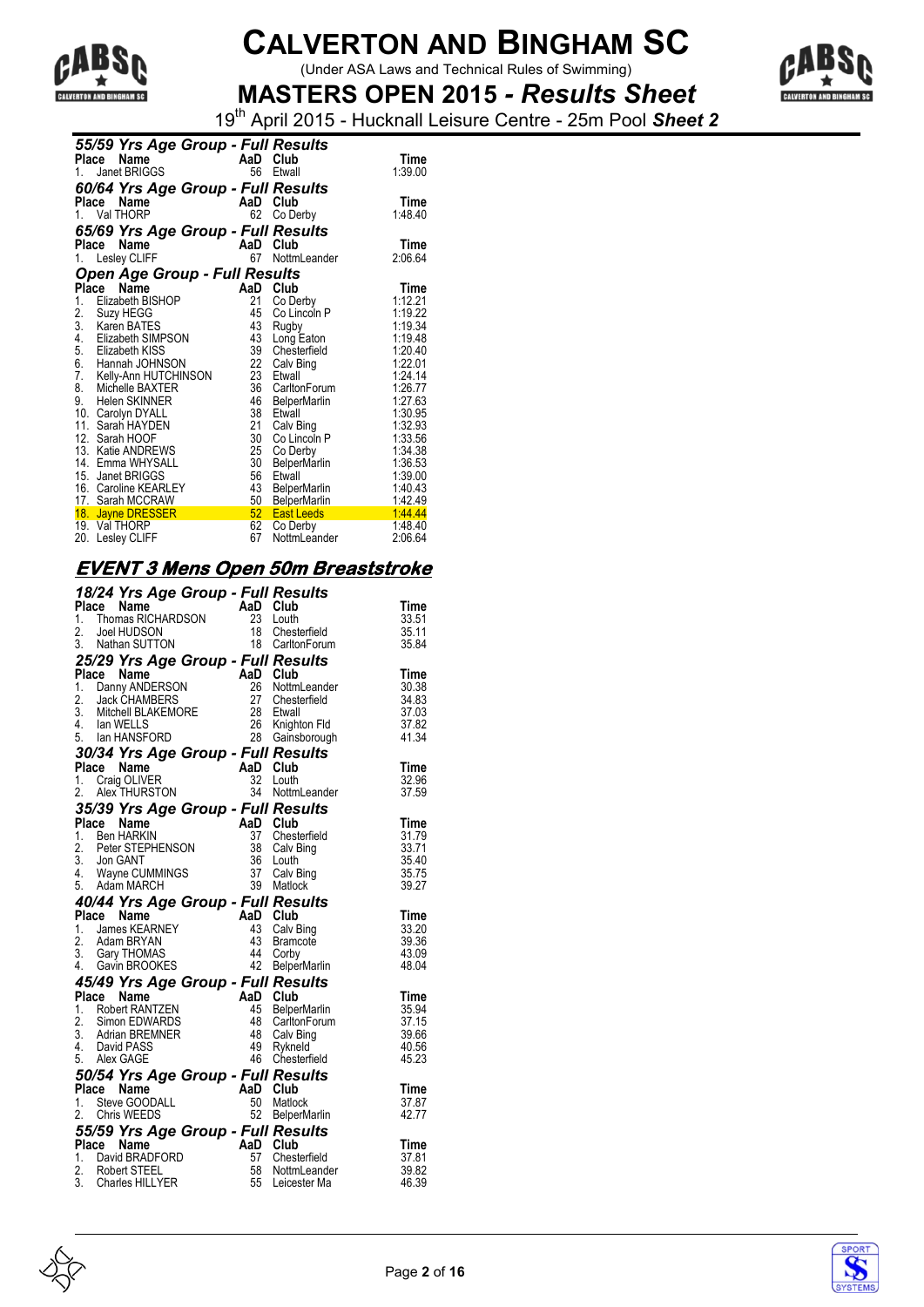

(Under ASA Laws and Technical Rules of Swimming)



**MASTERS OPEN 2015** *- Results Sheet* 19th April 2015 - Hucknall Leisure Centre - 25m Pool *Sheet 3*

|          | 65/69 Yrs Age Group - Full Results                                                                                                                          |                                               |                     |       |  |  |  |  |
|----------|-------------------------------------------------------------------------------------------------------------------------------------------------------------|-----------------------------------------------|---------------------|-------|--|--|--|--|
|          | Place<br><b>Ce Name Capital Chapter Capital Chapter Capital Chapter Capital Chapter Capital Chapter Capital Chapter Capital</b><br>Richard MILNER 68 Etwall |                                               |                     | Time  |  |  |  |  |
| 1.       |                                                                                                                                                             |                                               | Co Derby            | 41.75 |  |  |  |  |
|          |                                                                                                                                                             |                                               | Etwall              | DQ SL |  |  |  |  |
|          | Open Age Group - Full Results                                                                                                                               |                                               |                     |       |  |  |  |  |
|          | Place<br>Name                                                                                                                                               |                                               | AaD Club            | Time  |  |  |  |  |
| 1.       | Danny ANDERSON                                                                                                                                              | 26                                            | NottmLeander        | 30.38 |  |  |  |  |
|          |                                                                                                                                                             | 37                                            | Chesterfield        | 31.79 |  |  |  |  |
|          |                                                                                                                                                             | 32                                            | Louth               | 32.96 |  |  |  |  |
|          | 2. Ben HANN<br>3. Craig OLIVER<br>4. James KEARNEY<br>Tiomas RICHARDSON                                                                                     | 43                                            | Calv Bing           | 33.20 |  |  |  |  |
|          |                                                                                                                                                             |                                               | Louth               | 33.51 |  |  |  |  |
| 6.<br>7. | Peter STEPHENSON                                                                                                                                            | $\begin{array}{c} 23 \\ 38 \\ 27 \end{array}$ | Calv Bing           | 33.71 |  |  |  |  |
|          | <b>Jack CHAMBERS</b>                                                                                                                                        |                                               | Chesterfield        | 34.83 |  |  |  |  |
|          | 8. Joel HUDSON                                                                                                                                              | 18                                            | Chesterfield        | 35.11 |  |  |  |  |
|          | 9. Jon GANT                                                                                                                                                 | 36                                            | Louth               | 35.40 |  |  |  |  |
|          | 10. Wayne CUMMINGS                                                                                                                                          | 37                                            | Calv Bing           | 35.75 |  |  |  |  |
|          | 11. Nathan SUTTON                                                                                                                                           | 18                                            | CarltonForum        | 35.84 |  |  |  |  |
|          | 12. Robert RANTZEN                                                                                                                                          | 45                                            | <b>BelperMarlin</b> | 35.94 |  |  |  |  |
|          | 13. Mitchell BLAKEMORE                                                                                                                                      | 28                                            | Etwall              | 37.03 |  |  |  |  |
|          | 14. Simon EDWARDS                                                                                                                                           | 48                                            | CarltonForum        | 37.15 |  |  |  |  |
|          | 15. Alex THURSTON                                                                                                                                           | 34                                            | NottmLeander        | 37.59 |  |  |  |  |
|          | 16. David BRADFORD                                                                                                                                          | 57                                            | Chesterfield        | 37.81 |  |  |  |  |
|          | 17. Ian WELLS                                                                                                                                               | 26                                            | Knighton Fld        | 37.82 |  |  |  |  |
|          | 18. Steve GOODALL                                                                                                                                           | 50                                            | Matlock             | 37.87 |  |  |  |  |
|          | 19. Adam MARCH                                                                                                                                              | 39                                            | Matlock             | 39.27 |  |  |  |  |
|          | 20. Adam BRYAN                                                                                                                                              | 43                                            | <b>Bramcote</b>     | 39.36 |  |  |  |  |
|          | 21. Adrian BREMNER                                                                                                                                          | 48                                            | Calv Bing           | 39.66 |  |  |  |  |
|          | 22. Robert STEEL                                                                                                                                            | 58                                            | NottmLeander        | 39.82 |  |  |  |  |
|          | 23. David PASS                                                                                                                                              | 49                                            | Rykneld             | 40.56 |  |  |  |  |
|          | 24. Ian HANSFORD                                                                                                                                            | 28                                            | Gainsborough        | 41.34 |  |  |  |  |
|          | 25. Chris THORP                                                                                                                                             | 65                                            | Co Derby            | 41.75 |  |  |  |  |
|          | 26. Chris WEEDS                                                                                                                                             | 52                                            | <b>BelperMarlin</b> | 42.77 |  |  |  |  |
|          | 27. Gary THOMAS                                                                                                                                             | 44                                            | Corby               | 43.09 |  |  |  |  |
|          | 28. Alex GAGE                                                                                                                                               | 46                                            | Chesterfield        | 45.23 |  |  |  |  |
|          | 29. Charles HILLYER                                                                                                                                         | 55                                            | Leicester Ma        | 46.39 |  |  |  |  |
|          | 30. Gavin BROOKES                                                                                                                                           | 42                                            | <b>BelperMarlin</b> | 48.04 |  |  |  |  |
|          | <b>Richard MILNER</b>                                                                                                                                       | 68                                            | Etwall              | DQ SL |  |  |  |  |

#### **EVENT 4 Womens Open 50m Backstroke**

| 18/24 Yrs Age Group - Full Results<br><b>18/24 Yrs Aye - Algebra 18/24 Yrs Aye - Algebra 21<br/>1. Elizabeth BISHOP - 21<br/>1. Alishia PALMER - 23<br/>24 23</b><br>4. Kelly-Ann HUTCHINSON 23<br>5. Sarah HAYDEN 21 | AaD Club  | Co Derby<br>Arnold<br>Calv Bing<br>Etwall<br>Calv Bing | Time<br>32.79<br>36.12<br>36.84<br>40.49<br>42.64 |
|-----------------------------------------------------------------------------------------------------------------------------------------------------------------------------------------------------------------------|-----------|--------------------------------------------------------|---------------------------------------------------|
| 25/29 Yrs Age Group - Full Results                                                                                                                                                                                    |           |                                                        |                                                   |
|                                                                                                                                                                                                                       |           | NottmLeander<br>Co Derby                               | Time<br>35.40<br>44.68                            |
| 30/34 Yrs Age Group - Full Results<br>Place                                                                                                                                                                           |           | Club                                                   | Time                                              |
| $\begin{array}{cc}\n & \dots & \dots \\  \text{Emma WHYSALL} & & \text{AaD} \\  \text{72. } \text{Y} & & \dots & & \dots \\  \text{73. } \text{Y} & & & \dots & & \dots\n \end{array}$                                |           | <b>BelperMarlin</b>                                    | 46.84                                             |
|                                                                                                                                                                                                                       |           |                                                        |                                                   |
| 35/39 Yrs Age Group - Full Results<br>Place<br>Name                                                                                                                                                                   | AaD       | Club                                                   | Time                                              |
| Letter i 1990.<br>Letter i 1990 i 1990 i 1990 i 1990 i 1990 i 1990 i 1990 i 1990 i 1990 i 1990 i 1990 i 1990 i 1990 i 1990 i 19<br>Carolyn DYALL<br>1.                                                                | 38        | Etwall                                                 | 41.33                                             |
| 40/44 Yrs Age Group - Full Results                                                                                                                                                                                    |           |                                                        |                                                   |
| $\frac{1}{2}$ Nature $\frac{1}{2}$ AaD                                                                                                                                                                                |           | Club                                                   | Time                                              |
|                                                                                                                                                                                                                       |           | Rugby                                                  | 36.01                                             |
| 45/49 Yrs Age Group - Full Results                                                                                                                                                                                    |           |                                                        |                                                   |
| <b>Place Name</b><br>1. Helen SKINNER                                                                                                                                                                                 | AaD       | Club                                                   | Time                                              |
|                                                                                                                                                                                                                       | 46        | <b>BelperMarlin</b>                                    | 40.15                                             |
| 2. Rachael KNIGHT                                                                                                                                                                                                     | 48        | CarltonForum                                           | 41.89                                             |
| 50/54 Yrs Age Group - Full Results                                                                                                                                                                                    |           |                                                        |                                                   |
|                                                                                                                                                                                                                       |           |                                                        | Time                                              |
|                                                                                                                                                                                                                       |           |                                                        | 38.39<br>43.31                                    |
| Place Name<br>1. Sue ARROWSMITH<br>2. Judie MAYOLFI-REBAUDI<br>3. Jayne DRESSER<br>52 East Leeds<br>65/60 You A and C                                                                                                 |           |                                                        | 47.28                                             |
| 65/69 Yrs Age Group - Full Results                                                                                                                                                                                    |           |                                                        |                                                   |
| Place Name<br>1. Lesley CLIFF                                                                                                                                                                                         | AaD<br>67 | Club<br>NottmLeander                                   | Time<br>59.07                                     |



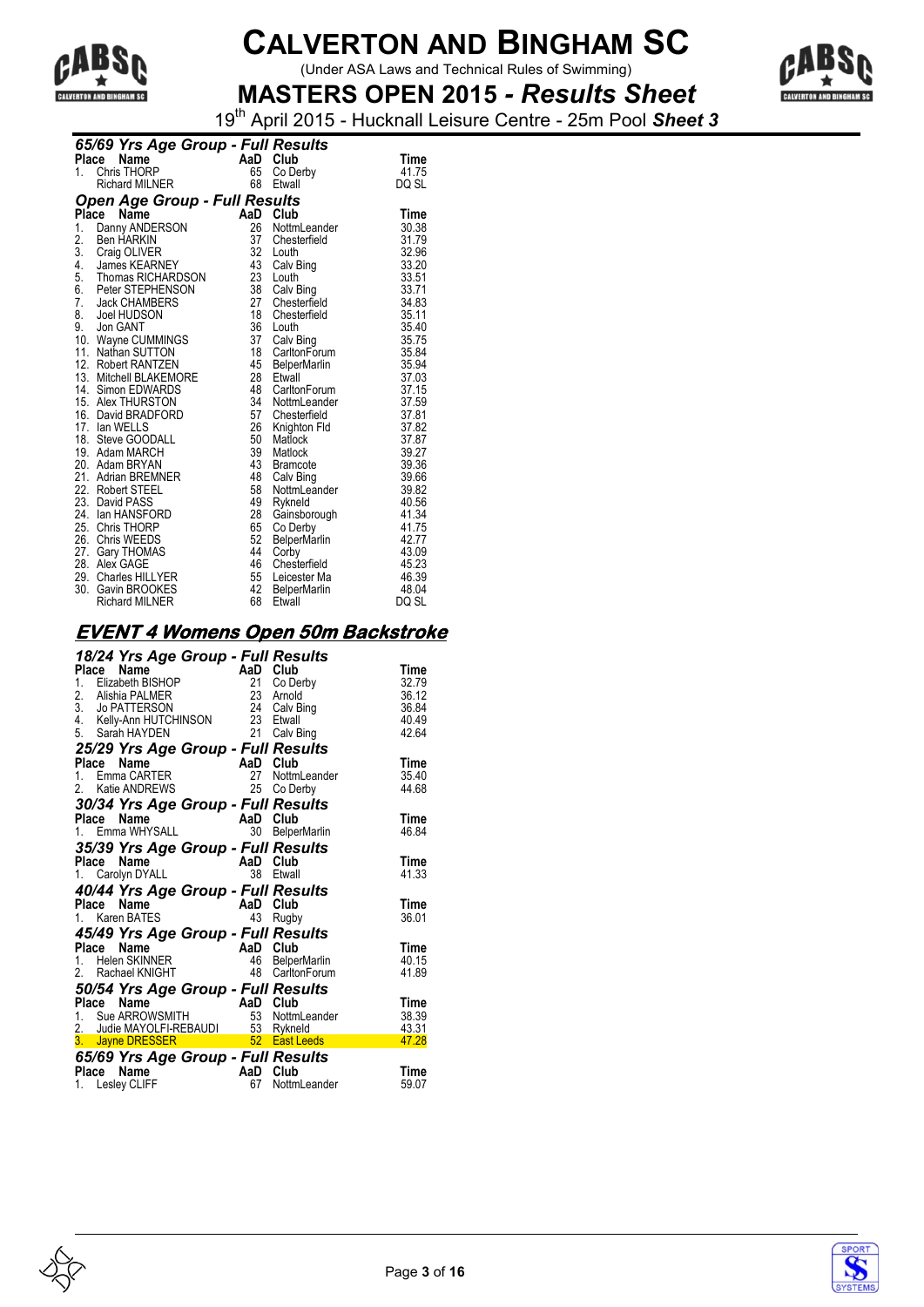

(Under ASA Laws and Technical Rules of Swimming)



**MASTERS OPEN 2015** *- Results Sheet* 19th April 2015 - Hucknall Leisure Centre - 25m Pool *Sheet 4*

| <b>Open Age Group - Full Results</b> |                                                                                                                                                                                                                                                                                                                                                                                      |  |                 |                      |  |  |
|--------------------------------------|--------------------------------------------------------------------------------------------------------------------------------------------------------------------------------------------------------------------------------------------------------------------------------------------------------------------------------------------------------------------------------------|--|-----------------|----------------------|--|--|
|                                      | Place Name                                                                                                                                                                                                                                                                                                                                                                           |  | AaD Club        | Time                 |  |  |
|                                      | 1. Elizabeth BISHOP                                                                                                                                                                                                                                                                                                                                                                  |  | 21 Co Derby     | 32.79                |  |  |
|                                      | 2. Emma CARTER                                                                                                                                                                                                                                                                                                                                                                       |  | 27 NottmLeander | 35.40                |  |  |
|                                      | 3. Karen BATES                                                                                                                                                                                                                                                                                                                                                                       |  | 43 Rugby        | 36.01                |  |  |
|                                      | 4. Alishia PALMER                                                                                                                                                                                                                                                                                                                                                                    |  | 23 Arnold       | 36.12                |  |  |
|                                      | $\overline{a}$ $\overline{b}$ $\overline{a}$ $\overline{b}$ $\overline{c}$ $\overline{c}$ $\overline{c}$ $\overline{c}$ $\overline{c}$ $\overline{c}$ $\overline{c}$ $\overline{c}$ $\overline{c}$ $\overline{c}$ $\overline{c}$ $\overline{c}$ $\overline{c}$ $\overline{c}$ $\overline{c}$ $\overline{c}$ $\overline{c}$ $\overline{c}$ $\overline{c}$ $\overline{c}$ $\overline{$ |  | .               | $\sim$ $\sim$ $\sim$ |  |  |

| Place | - - <b>r</b><br>Name      | AaD | Club                | Time  |
|-------|---------------------------|-----|---------------------|-------|
| 1.    | Elizabeth BISHOP          | 21  | Co Derby            | 32.79 |
| 2.    | Emma CARTER               | 27  | NottmLeander        | 35.40 |
| 3.    | Karen BATES               | 43  | Rugby               | 36.01 |
| 4.    | Alishia PALMER            | 23  | Arnold              | 36.12 |
| 5.    | <b>Jo PATTERSON</b>       | 24  | Calv Bing           | 36.84 |
| 6.    | Sue ARROWSMITH            | 53  | NottmLeander        | 38.39 |
| 7.    | Helen SKINNER             | 46  | <b>BelperMarlin</b> | 40.15 |
| 8.    | Kelly-Ann HUTCHINSON      | 23  | Etwall              | 40.49 |
| 9.    | Carolyn DYALL             | 38  | Etwall              | 41.33 |
| 10.   | Rachael KNIGHT            | 48  | CarltonForum        | 41.89 |
|       | 11. Sarah HAYDEN          | 21  | Calv Bing           | 42.64 |
|       | 12. Judie MAYOLFI-REBAUDI | 53  | Rykneld             | 43.31 |
|       | 13. Katie ANDREWS         | 25  | Co Derby            | 44.68 |
|       | 14. Emma WHYSALL          | 30  | <b>BelperMarlin</b> | 46.84 |
|       | 15. Jayne DRESSER         |     | 52 East Leeds       | 47.28 |
|       | 16. Lesley CLIFF          | 67  | NottmLeander        | 59.07 |

#### **EVENT 5 Mens Open 100m Backstroke**

|            | 18/24 Yrs Age Group - Full Results                                                                                                                                                                                                                               |          |                 |                    |                |
|------------|------------------------------------------------------------------------------------------------------------------------------------------------------------------------------------------------------------------------------------------------------------------|----------|-----------------|--------------------|----------------|
| Place      | AaD Club<br>19 Louth<br>Name                                                                                                                                                                                                                                     |          |                 | Time               | 50             |
| 1.         | William KEMP                                                                                                                                                                                                                                                     |          |                 | 1:04.53            | 32.24          |
| 2.         | Joel HUDSON                                                                                                                                                                                                                                                      |          | 18 Chesterfield | 1:12.28            | 34.60          |
| 3.         | Sam GILES                                                                                                                                                                                                                                                        |          | 22 Calv Bing    | 1:13.61            | 35.88          |
|            | 3. Sam Sitted Street of <b>Full Results</b><br>Place Name AaD Club<br>Place Name AaD Club                                                                                                                                                                        |          |                 |                    |                |
|            |                                                                                                                                                                                                                                                                  |          |                 | Time               | 50             |
|            |                                                                                                                                                                                                                                                                  |          |                 | 1:14.69            | 36.39          |
| 2.         | David FORTESCUE                                                                                                                                                                                                                                                  |          | 28 Arnold       | 1:16.92            | 36.90          |
|            | 2. David i Stringson<br>30/34 Yrs Age Group - Full Results                                                                                                                                                                                                       |          |                 |                    |                |
|            |                                                                                                                                                                                                                                                                  |          |                 | Time               | 50             |
| 1.         | Alex THURSTON                                                                                                                                                                                                                                                    |          | 34 NottmLeander | 1:00.28            | 28.52          |
|            | 35/39 Yrs Age Group - Full Results                                                                                                                                                                                                                               |          |                 |                    |                |
|            | Place Name                                                                                                                                                                                                                                                       | AaD Club |                 | Time               | 50             |
| 1.         | <b>Ben HARKIN</b>                                                                                                                                                                                                                                                |          | 37 Chesterfield | 1:03.08            | 30.42          |
|            | 40/44 Yrs Age Group - Full Results                                                                                                                                                                                                                               |          |                 |                    |                |
| Place Name |                                                                                                                                                                                                                                                                  |          |                 | Time               | 50             |
| 1.         | <b>Ce Name AaD Club</b><br>Michael KERSLAKE 40 CarltonForum<br>Dean ANSCOMBE 43 NottmLeander                                                                                                                                                                     |          |                 | 1:03.85            | 32.09          |
| 2.         | Dean ANSCOMBE                                                                                                                                                                                                                                                    |          | 43 NottmLeander | 1:15.81            | 37.72          |
| 3.         | Gavin BROOKES                                                                                                                                                                                                                                                    |          | 43 Notami Surre | 1:36.47            | 47.02          |
|            | 45/49 Yrs Age Group - Full Results                                                                                                                                                                                                                               |          |                 |                    |                |
| Place Name | K                                                                                                                                                                                                                                                                | AaD Club |                 | Time               | 50             |
| 1.         | Richard STOCK                                                                                                                                                                                                                                                    |          | 48 Leic Peng    | 1:13.57            | 36.71          |
|            |                                                                                                                                                                                                                                                                  |          |                 |                    |                |
|            |                                                                                                                                                                                                                                                                  |          |                 |                    |                |
|            | 50/54 Yrs Age Group - Full Results                                                                                                                                                                                                                               |          |                 | Time               | 50             |
|            |                                                                                                                                                                                                                                                                  |          |                 | 1:21.47            | 40.25          |
|            |                                                                                                                                                                                                                                                                  |          |                 | 1:22.19            | 41.47          |
|            | <b>Place Name AaD Club</b><br>1. Alan MARSH 54 Rykneld<br>2. Steve GOODALL 50 Matlock<br>3. Chris WEEDS 52 BelperM                                                                                                                                               |          |                 | 1:23.78            | 41.00          |
|            |                                                                                                                                                                                                                                                                  |          |                 |                    |                |
|            |                                                                                                                                                                                                                                                                  |          |                 | Time               | 50             |
|            |                                                                                                                                                                                                                                                                  |          |                 | 1:29.47            | 42.80          |
|            | 2. Steve GOODALL<br>3. Chris WEEDS 52 Belly Comments<br>60/64 Yrs Age Group - Full Results<br>Place Name AaD Club<br>64 Co Derby                                                                                                                                 |          |                 |                    |                |
|            | Open Age Group - Full Results                                                                                                                                                                                                                                    |          |                 | Time               | 50             |
|            |                                                                                                                                                                                                                                                                  |          |                 | 1:00.28            | 28.52          |
|            |                                                                                                                                                                                                                                                                  |          |                 | 1:03.08            | 30.42          |
|            |                                                                                                                                                                                                                                                                  |          |                 | 1:03.85            | 32.09          |
|            |                                                                                                                                                                                                                                                                  |          |                 | 1:04.53            | 32.24          |
|            |                                                                                                                                                                                                                                                                  |          |                 | 1:12.28            | 34.60          |
|            |                                                                                                                                                                                                                                                                  |          |                 | 1:13.57            | 36.71          |
|            |                                                                                                                                                                                                                                                                  |          |                 | 1:13.61<br>1.14.69 | 35.88<br>36.39 |
|            |                                                                                                                                                                                                                                                                  |          |                 | 1:15.81            | 37.72          |
|            |                                                                                                                                                                                                                                                                  |          |                 | 1:16.92            | 36.90          |
|            |                                                                                                                                                                                                                                                                  |          |                 | 1:21.47            | 40.25          |
|            |                                                                                                                                                                                                                                                                  |          |                 | 1:22.19            | 41.47          |
|            |                                                                                                                                                                                                                                                                  |          |                 | 1:23.78            | 41.00          |
|            | <b>Open Age Group - Full Results<br/> Place Name AaD Club<br/> 1. Alex THURSTON 34 NottmLeander<br/> 2. Ben HARKIN 37 Chesterfield<br/> 3. Michael KERSLAKE 40 Gartton Forum<br/> 4. William KEMP 40 Gartton Forum<br/> 5. Joel HUDSON 18 Chesterfield<br/> </b> |          |                 | 1:29.47<br>1:36.47 | 42.80<br>47.02 |

#### **EVENT 6 Womens Open 100m Freestyle**

| 18/24 Yrs Age Group - Full Results |    |              |         |       |
|------------------------------------|----|--------------|---------|-------|
| Place Name                         |    | AaD Club     | Time    | 50    |
| Alishia PALMER<br>$\mathbf{1}$ .   | 23 | Arnold       | 1:09.47 | 33.49 |
| 2.<br>Rosie NEEDHAM                |    | 22 Calv Bing | 1:11.99 | 33.83 |
| 3. Hannah JOHNSON                  |    | 22 Calv Bing | 1:12.00 | 34.61 |
| 4. Sarah HAYDEN                    |    | 21 Calv Bing | 1:24.57 | 40.56 |
| 25/29 Yrs Age Group - Full Results |    |              |         |       |
| Place Name                         |    | AaD Club     | Time    | 50    |
| 1. Leanne ATKINS                   | 29 | Co Derby     | 1:02.79 | 30.25 |
| 2. Emma CARTER                     | 27 | NottmLeander | 1:04.45 | 31.40 |



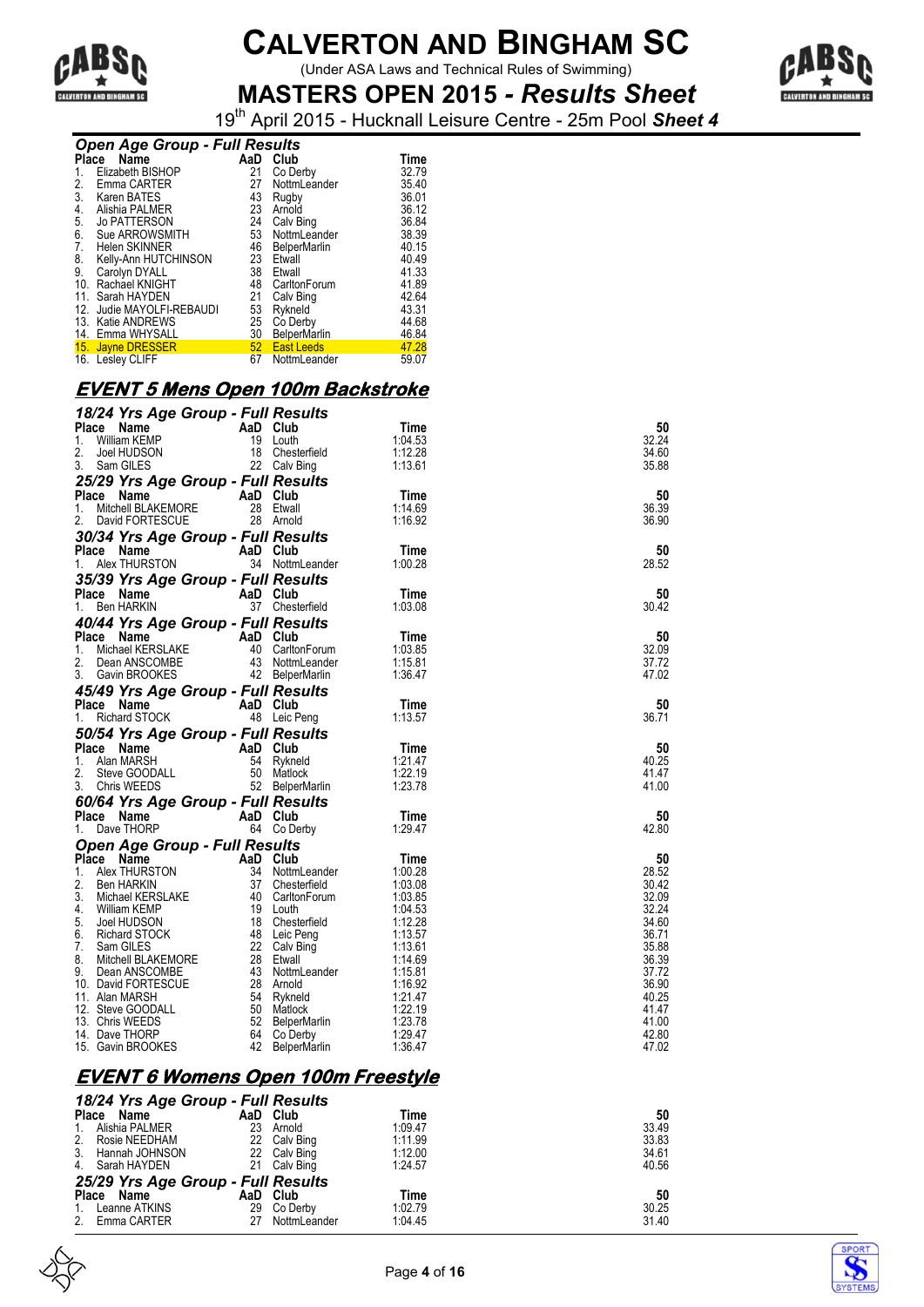

(Under ASA Laws and Technical Rules of Swimming)



**MASTERS OPEN 2015** *- Results Sheet* 19th April 2015 - Hucknall Leisure Centre - 25m Pool *Sheet 5*

| 35/39 Yrs Age Group - Full Results   |                    |         |       |
|--------------------------------------|--------------------|---------|-------|
| <b>Place</b><br>Name                 | AaD Club           | Time    | 50    |
| Elizabeth KISS<br>1.                 | 39 Chesterfield    | 1:11.87 | 34.32 |
| 2.<br>Carolyn DYALL                  | 38 Etwall          | 1:19.30 | 36.59 |
| 40/44 Yrs Age Group - Full Results   |                    |         |       |
| Place Name                           | AaD Club           | Time    | 50    |
| <b>Helen ROLLE</b><br>1.             | 40 Etwall          | 1:07.24 | 32.18 |
|                                      |                    |         |       |
| 45/49 Yrs Age Group - Full Results   |                    |         |       |
| Place<br>Name                        | AaD<br>Club        | Time    | 50    |
| Suzy HEGG<br>1.                      | 45 Co Lincoln P    | 1:08.01 | 32.78 |
| 2.<br>Helen SKINNER                  | 46 BelperMarlin    | 1:17.73 | 37.02 |
| 3. Vicki SCHINAGL                    | 48 Calv Bing       | 1:25.39 | 41.05 |
| 50/54 Yrs Age Group - Full Results   |                    |         |       |
| Place Name                           | AaD Club           | Time    | 50    |
| 1. Jayne DRESSER                     | 52 East Leeds      | 1:25.75 | 42.79 |
|                                      |                    |         |       |
| 60/64 Yrs Age Group - Full Results   |                    |         |       |
| Place Name                           | AaD Club           | Time    | 50    |
| Val THORP<br>1.                      | 62<br>Co Derby     | 1:23.76 | 39.20 |
| 65/69 Yrs Age Group - Full Results   |                    |         |       |
| Place Name                           | AaD Club           | Time    | 50    |
|                                      |                    |         |       |
| 1.                                   | 67<br>NottmLeander | 1:36.64 | 47.15 |
| Lesley CLIFF                         |                    |         |       |
| <b>Open Age Group - Full Results</b> |                    |         |       |
| Place Name                           | AaD Club           | Time    | 50    |
| 1.<br>Leanne ATKINS                  | 29<br>Co Derby     | 1:02.79 | 30.25 |
| 2.<br>Emma CARTER                    | 27<br>NottmLeander | 1:04.45 | 31.40 |
| 3.<br>Helen ROLLE                    | 40<br>Etwall       | 1:07.24 | 32.18 |
| 4.<br>Suzy HEGG                      | 45 Co Lincoln P    | 1:08.01 | 32.78 |
| 5.<br>Alishia PALMER                 | 23 Arnold          | 1:09.47 | 33.49 |
| 6.<br>Elizabeth KISS                 | 39 Chesterfield    | 1:11.87 | 34.32 |
| 7.<br>Rosie NEEDHAM                  | 22 Calv Bing       | 1:11.99 | 33.83 |
| 8.<br>Hannah JOHNSON                 | 22 Calv Bing       | 1:12.00 | 34.61 |
| <b>Helen SKINNER</b><br>9.           | 46 BelperMarlin    | 1:17.73 | 37.02 |
| 10. Carolyn DYALL                    | 38 Etwall          | 1:19.30 | 36.59 |
| 11. Val THORP                        | 62 Co Derby        | 1:23.76 | 39.20 |
| 12. Sarah HAYDEN                     | 21<br>Calv Bing    | 1:24.57 | 40.56 |
| 13. Vicki SCHINAGL                   | 48<br>Calv Bing    | 1:25.39 | 41.05 |
| 14. Jayne DRESSER                    | 52 East Leeds      | 1:25.75 | 42.79 |

#### **EVENT 7 Mens/Womens Open 200m Medley Team**

| <b>Place</b> | Name                  | A.G   | Club         | Time    | 50    | 100     | 150     |
|--------------|-----------------------|-------|--------------|---------|-------|---------|---------|
| 1.           | Chesterfield SC       | Open  | Chesterfield | 2:11.34 | 35.34 | 1:09.88 | 1:45.20 |
|              | 2. Knighton Fields SC | Open  | Knighton Fld | 2:20.23 | 34.48 | 1:15.08 | 1:52.74 |
|              | 3. Belper Marlin - A  | Open  | BelperMarlin | 2:36.74 | 38.72 | 1:29.40 | 2:00.53 |
| 4.           | Nottingham Leander SC | Jpen  | NottmLeander | 2:37.04 | 39.40 | 1:19.05 | 1:53.15 |
| 5.           | Belper Marlin - B     | Doen  | BelperMarlin | 2:52.32 | 44.93 | 1:33.69 | 2:13.14 |
|              | CABSC                 | 'Jpen | Calv Bing    | DQ 0 2L |       |         |         |

#### **EVENT 8 Mens Open 50m Freestyle**

|              | 18/24 Yrs Age Group - Full Results |     |              |       |
|--------------|------------------------------------|-----|--------------|-------|
|              | Name<br>Place                      | AaD | Club         | Time  |
| 1.           | Thomas RICHARDSON                  | 23  | Louth        | 25.96 |
| 2.           | William KEMP                       | 19  | Louth        | 27.05 |
|              | 3. Nathan SUTTON                   | 18  | CarltonForum | 27.67 |
| 4.           | Joel HUDSON                        | 18  | Chesterfield | 27.95 |
|              | 5. Sam GILES                       | 22  | Calv Bing    | 30.49 |
|              | 25/29 Yrs Age Group - Full Results |     |              |       |
| <b>Place</b> | Name                               | AaD | Club         | Time  |
| 1.           | Danny ANDERSON                     | 26  | NottmLeander | 25.73 |
| 2.           | <b>Jack CHAMBERS</b>               | 27  | Chesterfield | 26.46 |
|              | 3. Mitchell BLAKEMORE              | 28  | Etwall       | 28.80 |
|              | 4. David FORTESCUE                 | 28  | Arnold       | 29.81 |
|              | 5. Ian HANSFORD                    | 28  | Gainsborough | 31.38 |
|              |                                    |     |              |       |
|              | 30/34 Yrs Age Group - Full Results |     |              |       |
|              | Name<br>Place                      | AaD | Club         | Time  |
| 1.           | Craig OLIVER                       | 32  | Louth        | 26.16 |
|              | 35/39 Yrs Age Group - Full Results |     |              |       |
| Place        | Name                               | AaD | Club         | Time  |
| 1.           | <b>Ben HARKIN</b>                  | 37  | Chesterfield | 25.42 |
| 2.           | Peter STEPHENSON                   | 38  | Calv Bing    | 27.44 |
|              | 3. Sam WINTER                      | 35  | Knighton Fld | 28.05 |
| 4.           | Adam ROSE                          | 36  | NottmLeander | 29.31 |
|              | 5. Adam MARCH                      | 39  | Matlock      | 29.79 |
| 6.           | Jon GANT                           | 36  | Louth        | 30.10 |
|              |                                    |     |              |       |



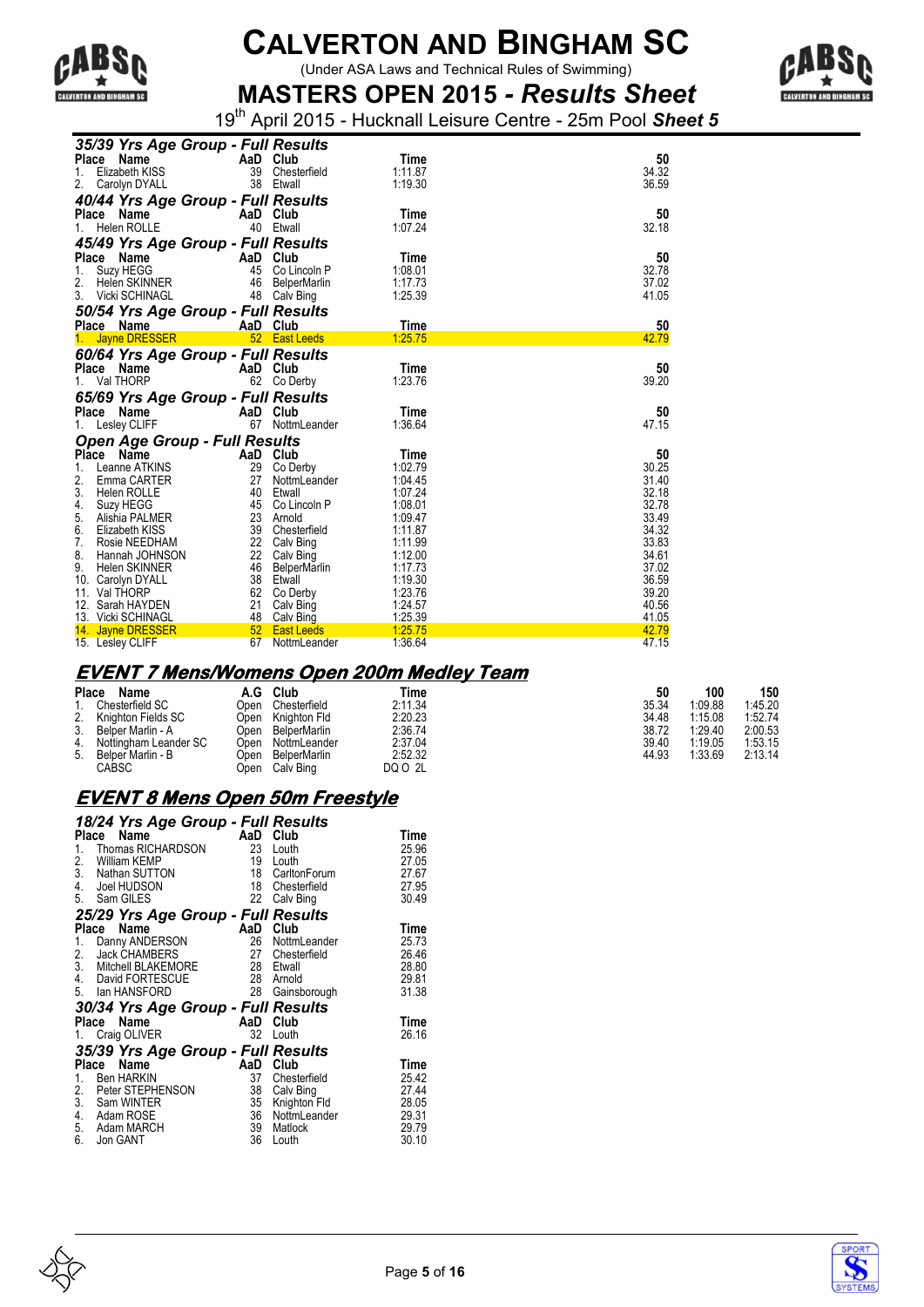

(Under ASA Laws and Technical Rules of Swimming)



**MASTERS OPEN 2015** *- Results Sheet* 19th April 2015 - Hucknall Leisure Centre - 25m Pool *Sheet 6*

|     | 40/44 Yrs Age Group - Full Results                                                                                                                                                                                                                                    |                                   |          |                                    |                |                |
|-----|-----------------------------------------------------------------------------------------------------------------------------------------------------------------------------------------------------------------------------------------------------------------------|-----------------------------------|----------|------------------------------------|----------------|----------------|
| 1.  | Place Name<br><b>Ce Name</b><br>James KEARNEY<br>Mishari ISERNEY 43 Calv E                                                                                                                                                                                            |                                   |          |                                    | Time<br>25.34  |                |
| 2.  | Michael KERSLAKE<br>Chris ROLLE                                                                                                                                                                                                                                       |                                   |          | Calv Bing<br>40 CarltonForum       | 25.77          |                |
|     | 2.<br>S. Chris ROLLE<br>4. Clive BROOKES<br>5. Adam BRYAN<br>6. Steven VICKERS<br>7. Gary JOHNSON<br>8. Ed JEFFRIES                                                                                                                                                   |                                   | 41       | Etwall                             | 27.58          |                |
|     |                                                                                                                                                                                                                                                                       |                                   |          | 41 Mansfield                       | 28.94          |                |
|     |                                                                                                                                                                                                                                                                       |                                   |          | 43 Bramcote                        | 30.06          |                |
|     |                                                                                                                                                                                                                                                                       |                                   |          | 44 CarltonForum                    | 32.01          |                |
|     |                                                                                                                                                                                                                                                                       |                                   |          | 43 Hucknall Lin                    | 33.93          |                |
|     |                                                                                                                                                                                                                                                                       |                                   |          | 43 Bramcote                        | 34.55          |                |
|     | 8. Gary THOMAS<br>10. Stephen DYMOND                                                                                                                                                                                                                                  |                                   |          | 44 Corby<br>43 BelperMarlin        | 34.55<br>35.23 |                |
|     | 11. Gavin BROOKES                                                                                                                                                                                                                                                     |                                   |          | 42 BelperMarlin                    | 36.08          |                |
|     | 45/49 Yrs Age Group - Full Results                                                                                                                                                                                                                                    |                                   |          |                                    |                |                |
|     | <b>Frace Name</b><br>1. Simon EDWARDS<br>2. David PASS<br>3. Rhys HUGHES<br>4. Adrian BREMNER<br>5. Alex GAGE<br>5. Alex GAGE<br>5. Alex GAGE<br>4. Check<br>4. Check<br>4. Check<br>4. Check<br>4. Care 4. Check<br>4. Check<br>4. Check<br>4. Check<br>4. Check<br> |                                   |          |                                    | Time           |                |
|     |                                                                                                                                                                                                                                                                       |                                   |          | 48 CarltonForum                    | 27.87          |                |
|     |                                                                                                                                                                                                                                                                       |                                   |          | 49 Rykneld                         | 29.47          |                |
|     |                                                                                                                                                                                                                                                                       |                                   |          | 46 Calv Bing                       | 30.15          |                |
|     |                                                                                                                                                                                                                                                                       |                                   |          | 48 Calv Bing<br>46 Chesterfield    | 31.75<br>33.91 |                |
|     | 50/54 Yrs Age Group - Full Results                                                                                                                                                                                                                                    |                                   |          |                                    |                |                |
|     | Place Name 3<br>1. Colin ROBBINS<br>2. Joe MCELHINNEY<br>3. Michael LODGE<br>4. Chris WEEDS<br>5. Alan MARSH<br>5. Alan MARSH<br>5. Alan MARSH<br>5. Alan MARSH<br>5. Alan MARSH<br>5. Alan MARSH<br>5. Alan MARSH<br>5. Alan MARSH<br>5. Alan MARSH<br>5.            |                                   |          |                                    | Time           |                |
|     |                                                                                                                                                                                                                                                                       |                                   |          | 51 NottmLeander                    | 28.92          |                |
|     |                                                                                                                                                                                                                                                                       |                                   |          | 53 CarltonForum                    | 30.24          |                |
|     |                                                                                                                                                                                                                                                                       |                                   |          | 52 Calv Bing<br>52 BelperMarlin    | 30.30          |                |
|     |                                                                                                                                                                                                                                                                       |                                   |          |                                    | 32.35          |                |
|     |                                                                                                                                                                                                                                                                       |                                   |          | 54 Rykneld                         | 32.48          |                |
|     |                                                                                                                                                                                                                                                                       |                                   |          | 50 Calv Bing                       | 37.41          |                |
|     | 55/59 Yrs Age Group - Full Results<br>Prince Name Control Control Control Control Control Control Control Control Control Control Control Control Control Control Control Control Control Control Control Control Control Control Control Control Control Control Co  |                                   |          |                                    |                |                |
|     |                                                                                                                                                                                                                                                                       |                                   |          | 57 Chesterfield                    | Time<br>29.75  |                |
|     |                                                                                                                                                                                                                                                                       |                                   |          | 58 NottmLeander<br>55 NottmLeander | 32.19          |                |
|     | 3. Mark SHIPSTON                                                                                                                                                                                                                                                      |                                   |          | 55 NottmLeander                    | 33.17          |                |
|     | 60/64 Yrs Age Group - Full Results                                                                                                                                                                                                                                    |                                   |          |                                    |                |                |
|     | Place Name                                                                                                                                                                                                                                                            |                                   |          | AaD Club                           | Time           |                |
|     | 1. Dave THORP                                                                                                                                                                                                                                                         |                                   |          | 64 Co Derby                        | 33.33          |                |
|     | 65/69 Yrs Age Group - Full Results                                                                                                                                                                                                                                    |                                   |          |                                    |                |                |
|     | Place Name                                                                                                                                                                                                                                                            | AaD Club<br>67 Nottm<br>68 Etwall |          |                                    | Time           |                |
|     | 1. Peter KERSLAKE                                                                                                                                                                                                                                                     |                                   |          | 67 NottmLeander                    | 33.66          |                |
|     | 2. Richard MILNER                                                                                                                                                                                                                                                     |                                   |          | 68 Etwall                          | 52.68          |                |
|     |                                                                                                                                                                                                                                                                       |                                   |          |                                    |                |                |
|     | <b>Open Age Group - Full Results</b>                                                                                                                                                                                                                                  |                                   |          |                                    |                |                |
|     | Place Name                                                                                                                                                                                                                                                            | AaD Club                          |          |                                    | Time           |                |
| 1.  | James KEARNEY                                                                                                                                                                                                                                                         |                                   |          | 43 Calv Bing                       | 25.34          |                |
|     |                                                                                                                                                                                                                                                                       |                                   |          | 37 Chesterfield                    | 25.42          |                |
|     |                                                                                                                                                                                                                                                                       |                                   |          | 26 NottmLeander                    | 25.73          |                |
|     |                                                                                                                                                                                                                                                                       |                                   |          | 40 CarltonForum<br>23 Louth        | 25.77<br>25.96 |                |
|     |                                                                                                                                                                                                                                                                       |                                   |          | 32 Louth                           | 26.16          |                |
|     |                                                                                                                                                                                                                                                                       |                                   |          | 27 Chesterfield                    | 26.46          |                |
|     |                                                                                                                                                                                                                                                                       |                                   |          | 19 Louth                           | 27.05          |                |
|     |                                                                                                                                                                                                                                                                       |                                   |          | 38 Calv Bing                       | 27.44          |                |
|     | 1. James NEARVILLE<br>2. Ben HARKIN<br>4. Michael KERSLAKE<br>5. Thomas RICHARDSON<br>6. Craig OLIVER<br>7. Jack CHAMBERS<br>8. William KEMP<br>9. Peter STEPHENSON<br>10. Chris ROLLE<br>10. Chris ROLLE                                                             |                                   |          | 41 Etwall                          | 27.58          |                |
| 12. | 11. Nathan SUTTON<br>Simon EDWARDS                                                                                                                                                                                                                                    |                                   | 18<br>48 | CarltonForum<br>CarltonForum       | 27.67          | 27.87          |
|     | 13. Joel HUDSON                                                                                                                                                                                                                                                       |                                   | 18       | Chesterfield                       |                | 27.95          |
|     | 14. Sam WINTER                                                                                                                                                                                                                                                        |                                   | 35       | Knighton Fld                       | 28.05          |                |
|     | 15. Mitchell BLAKEMORE                                                                                                                                                                                                                                                |                                   | 28       | Etwall                             |                | 28.80          |
|     | 16. Colin ROBBINS                                                                                                                                                                                                                                                     |                                   | 51       | NottmLeander                       |                | 28.92          |
|     | 17. Clive BROOKES                                                                                                                                                                                                                                                     |                                   | 41       | Mansfield                          | 28.94          |                |
|     | 18. Adam ROSE                                                                                                                                                                                                                                                         |                                   | 36       | NottmLeander                       | 29.31          |                |
|     | 19. David PASS<br>20. David BRADFORD                                                                                                                                                                                                                                  |                                   | 49<br>57 | Rykneld<br>Chesterfield            | 29.75          | 29.47          |
|     | 21. Adam MARCH                                                                                                                                                                                                                                                        |                                   | 39       | <b>Matlock</b>                     |                | 29.79          |
|     | 22. David FORTESCUE                                                                                                                                                                                                                                                   |                                   | 28       | Arnold                             |                | 29.81          |
|     | 23. Adam BRYAN                                                                                                                                                                                                                                                        |                                   | 43       | <b>Bramcote</b>                    |                | 30.06          |
|     | 24. Jon GANT                                                                                                                                                                                                                                                          |                                   | 36       | Louth                              |                | 30.10          |
|     | 25. Rhys HUGHES                                                                                                                                                                                                                                                       |                                   | 46       | Calv Bing                          |                | 30.15          |
|     | 26. Joe MCELHINNEY                                                                                                                                                                                                                                                    |                                   | 53       | CarltonForum                       |                | 30.24          |
|     | 27. Michael LODGE<br>28. Sam GILES                                                                                                                                                                                                                                    |                                   | 52<br>22 | Calv Bing<br>Calv Bing             |                | 30.30<br>30.49 |
|     | 29. Ian HANSFORD                                                                                                                                                                                                                                                      |                                   | 28       | Gainsborough                       | 31.38          |                |
|     | 30. Adrian BREMNER                                                                                                                                                                                                                                                    |                                   | 48       | Calv Bing                          |                | 31.75          |
|     | 31. Steven VICKERS                                                                                                                                                                                                                                                    |                                   | 44       | CarltonForum                       |                | 32.01          |
|     | 32. Robert STEEL                                                                                                                                                                                                                                                      |                                   | 58       | NottmLeander                       | 32.19          |                |
|     | 33. Chris WEEDS                                                                                                                                                                                                                                                       |                                   | 52       | <b>BelperMarlin</b>                | 32.35          |                |
|     | 34. Alan MARSH<br>35. Mark SHIPSTON                                                                                                                                                                                                                                   |                                   | 54<br>55 | Rykneld<br>NottmLeander            |                | 32.48<br>33.17 |
|     | 36. Dave THORP                                                                                                                                                                                                                                                        |                                   | 64       | Co Derby                           |                | 33.33          |
|     | 37. Peter KERSLAKE                                                                                                                                                                                                                                                    |                                   | 67       | NottmLeander                       |                | 33.66          |
|     | 38. Alex GAGE                                                                                                                                                                                                                                                         |                                   | 46       | Chesterfield                       |                | 33.91          |
|     | 39. Gary JOHNSON                                                                                                                                                                                                                                                      |                                   | 43       | Hucknall Lin                       |                | 33.93          |
|     | 40. Ed JEFFRIES                                                                                                                                                                                                                                                       |                                   | 43       | <b>Bramcote</b>                    |                | 34.55          |
|     | 40. Gary THOMAS<br>42. Stephen DYMOND                                                                                                                                                                                                                                 |                                   | 44<br>43 | Corby<br>BelperMarlin              |                | 34.55<br>35.23 |

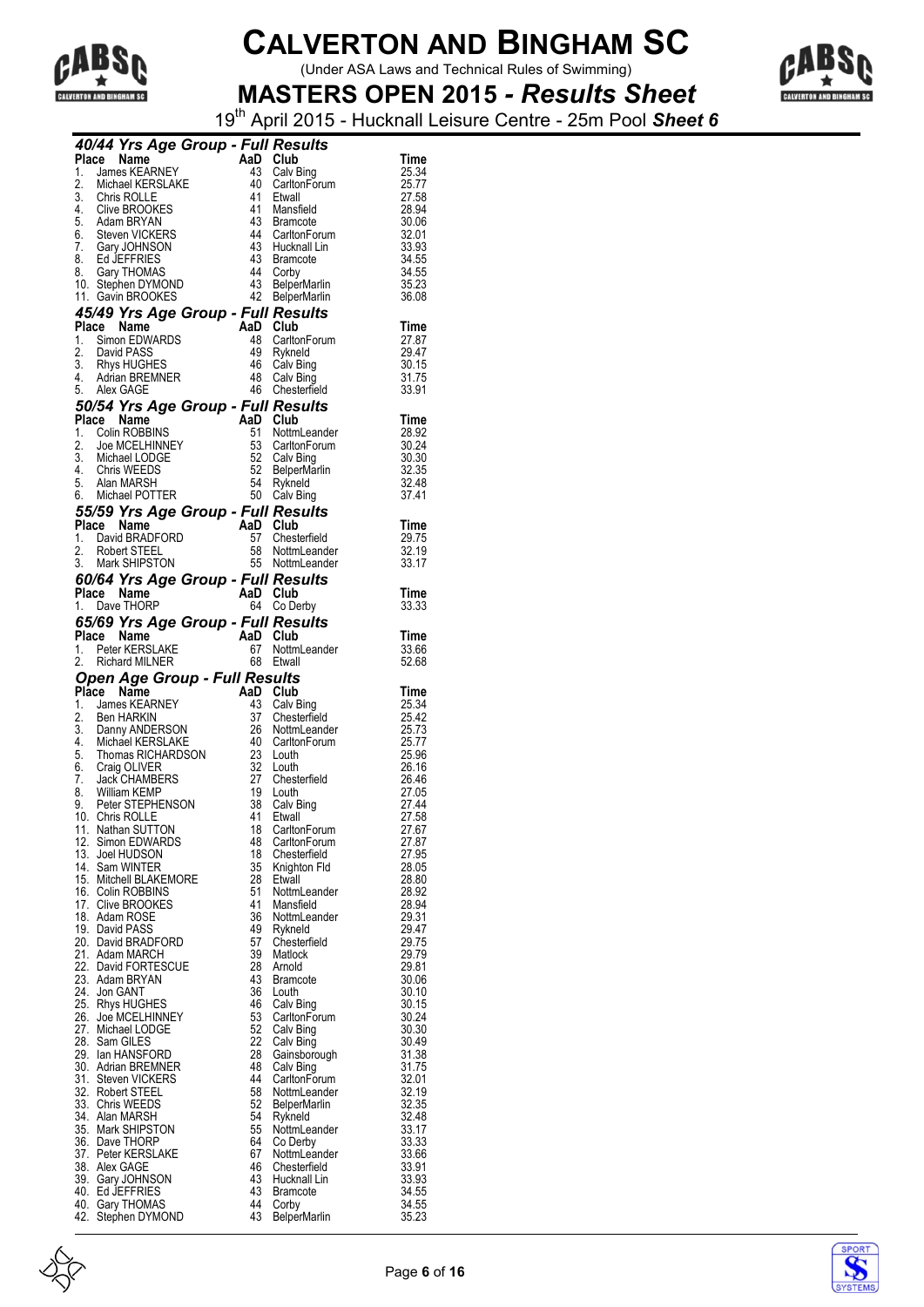

(Under ASA Laws and Technical Rules of Swimming)



**MASTERS OPEN 2015** *- Results Sheet* 19th April 2015 - Hucknall Leisure Centre - 25m Pool *Sheet 7*

|                    |  |                 | $\frac{1}{2}$ . The state of $\frac{1}{2}$ is the state state of $\frac{1}{2}$ |
|--------------------|--|-----------------|--------------------------------------------------------------------------------|
| 43. Gavin BROOKES  |  | 42 BelperMarlin | 36.08                                                                          |
| 44. Michael POTTER |  | 50 Calv Bing    | 37.41                                                                          |
| 45. Richard MILNER |  | 68 Etwall       | 52.68                                                                          |

#### **EVENT 9 Womens Open 50m Butterfly**

|     | 18/24 Yrs Age Group - Full Results                                                                                                          |                       |                          |                                                                                                                               |
|-----|---------------------------------------------------------------------------------------------------------------------------------------------|-----------------------|--------------------------|-------------------------------------------------------------------------------------------------------------------------------|
|     | Place Name<br>aue <b>Ivame</b><br>Elizabeth BISHOP<br>Posit NETSHOP 21 Co.Dr.                                                               |                       |                          | Time                                                                                                                          |
| 1.  |                                                                                                                                             |                       | 21 Co Derby              | 34.42                                                                                                                         |
| 2.  | Rosie NEEDHAM                                                                                                                               |                       | 22 Calv Bing             | 40.61                                                                                                                         |
|     | 3. Sarah HAYDEN                                                                                                                             |                       | 21 Calv Bing             | 42.52                                                                                                                         |
|     | 25/29 Yrs Age Group - Full Results                                                                                                          |                       |                          |                                                                                                                               |
|     |                                                                                                                                             |                       |                          |                                                                                                                               |
|     | AaD Club<br>27 Nottm<br>Place Name                                                                                                          |                       |                          | Time                                                                                                                          |
|     | 1. Emma CARTER                                                                                                                              |                       | 27 NottmLeander          | 32.66                                                                                                                         |
|     | 30/34 Yrs Age Group - Full Results                                                                                                          |                       |                          |                                                                                                                               |
|     | Place Name                                                                                                                                  | AaD Club              |                          | Time                                                                                                                          |
|     | 1. Sarah HOOF                                                                                                                               |                       | 30 Co Lincoln P          | 43.19                                                                                                                         |
|     | 2. Emma WHYSALL                                                                                                                             |                       | 30 BelperMarlin          | 46.46                                                                                                                         |
|     |                                                                                                                                             |                       |                          |                                                                                                                               |
|     | 35/39 Yrs Age Group - Full Results                                                                                                          |                       |                          |                                                                                                                               |
|     |                                                                                                                                             | $A\overline{a}D$ Club |                          | <b>Time</b>                                                                                                                   |
|     |                                                                                                                                             |                       | 39 Chesterfield          | 34.61                                                                                                                         |
|     |                                                                                                                                             |                       | 36 CarltonForum          | 38.06                                                                                                                         |
|     |                                                                                                                                             |                       | 37 NottmLeander          | 40.17                                                                                                                         |
|     | 1973<br>Place Name<br>2. Michelle BAXTER<br>2. Michelle BAXTER<br>3. Hannah GREGORY<br>1. Carolyn DYALL                                     |                       | 38 Etwall                | 42.65                                                                                                                         |
|     |                                                                                                                                             |                       |                          |                                                                                                                               |
|     | 40/44 Yrs Age Group - Full Results                                                                                                          |                       |                          |                                                                                                                               |
|     | Place Name<br><b>Place Name</b><br>1. Helen ROLLE<br>2. Elizabeth SIMPSON                                                                   | AaD Club              |                          | Time                                                                                                                          |
|     |                                                                                                                                             |                       | 40 Etwall                | 33.06                                                                                                                         |
|     |                                                                                                                                             |                       | 43 Long Eaton            | 34.53                                                                                                                         |
|     | 3. Karen BATES                                                                                                                              |                       | 43 Rugby                 | 37.42                                                                                                                         |
|     | 4. Caroline KEARLEY                                                                                                                         |                       | 43 BelperMarlin          | 48.24                                                                                                                         |
|     |                                                                                                                                             |                       |                          |                                                                                                                               |
|     | 45/49 Yrs Age Group - Full Results                                                                                                          |                       |                          |                                                                                                                               |
|     | Place Name                                                                                                                                  |                       |                          | Time                                                                                                                          |
|     | $\begin{array}{cc}\n\text{AaD} & \text{Club} \\ 48 & \text{Carlto} \\ \hline\n\text{Ac} & \text{Polto} \\ \end{array}$<br>1. Rachael KNIGHT |                       | 48 CarltonForum          | 40.49                                                                                                                         |
|     | 2. Helen SKINNER                                                                                                                            |                       | 46 BelperMarlin          | 41.66                                                                                                                         |
|     | 50/54 Yrs Age Group - Full Results                                                                                                          |                       |                          |                                                                                                                               |
|     |                                                                                                                                             |                       |                          | Time                                                                                                                          |
|     |                                                                                                                                             |                       |                          |                                                                                                                               |
|     |                                                                                                                                             |                       |                          |                                                                                                                               |
|     |                                                                                                                                             |                       |                          | 37.41                                                                                                                         |
|     |                                                                                                                                             |                       |                          | 48.36                                                                                                                         |
|     |                                                                                                                                             |                       |                          | 52.89<br><b>Contract Contract Contract Contract Contract Contract Contract Contract Contract Contract Contract Contract C</b> |
|     | Place Name<br>1. Alie PATTERSON<br>2. Sarah MCCRAW 50 BelperMarlin<br>3. Jayne DRESSER 52 East Leeds                                        |                       |                          |                                                                                                                               |
|     | 60/64 Yrs Age Group - Full Results                                                                                                          |                       |                          |                                                                                                                               |
|     | Place Name                                                                                                                                  | AaD Club              |                          | Time                                                                                                                          |
|     | 1. Val THORP                                                                                                                                |                       | 62 Co Derby              | 59.08                                                                                                                         |
|     | 65/69 Yrs Age Group - Full Results                                                                                                          |                       |                          |                                                                                                                               |
|     | Place Name                                                                                                                                  | AaD Club              |                          | Time                                                                                                                          |
|     | 1. Lesley CLIFF                                                                                                                             |                       | 67 NottmLeander          | 1:18.38                                                                                                                       |
|     |                                                                                                                                             |                       |                          |                                                                                                                               |
|     | <b>Open Age Group - Full Results</b>                                                                                                        |                       |                          |                                                                                                                               |
|     | Place Name                                                                                                                                  | AaD Club              |                          | Time                                                                                                                          |
|     | 1. Emma CARTER                                                                                                                              | 27                    | NottmLeander             | 32.66                                                                                                                         |
|     |                                                                                                                                             |                       | 40 Etwall                | 33.06                                                                                                                         |
|     |                                                                                                                                             |                       | 21 Co Derby              | 34.42                                                                                                                         |
|     |                                                                                                                                             |                       | 43 Long Eaton            | 34.53                                                                                                                         |
|     |                                                                                                                                             |                       | 39 Chesterfield          | 34.61                                                                                                                         |
|     |                                                                                                                                             |                       |                          | 37.41                                                                                                                         |
|     | 2. Helen ROLLE<br>2. Helen ROLLE<br>3. Elizabeth SIMPSON<br>4. Elizabeth KISS<br>5. Alie PATTERSON<br>6. Alie PATTERSON                     |                       | 52 Calv Bing             |                                                                                                                               |
|     |                                                                                                                                             |                       | 43 Rugby                 | 37.42                                                                                                                         |
|     | 7. Karen BATES<br>8. Michelle BAXTER                                                                                                        |                       | 36 CarltonForum          | 38.06                                                                                                                         |
| 9.  | Hannah GREGORY                                                                                                                              |                       | 37 NottmLeander          | 40.17                                                                                                                         |
|     | 10. Rachael KNIGHT                                                                                                                          |                       | 48 CarltonForum          | 40.49                                                                                                                         |
| 11. | Rosie NEEDHAM                                                                                                                               | 22                    | Calv Bing                | 40.61                                                                                                                         |
| 12. | <b>Helen SKINNER</b>                                                                                                                        | 46                    | <b>BelperMarlin</b>      | 41.66                                                                                                                         |
| 13. | Sarah HAYDEN                                                                                                                                | 21                    | Calv Bing                | 42.52                                                                                                                         |
| 14. | Carolyn DYALL                                                                                                                               | 38                    | Etwall                   | 42.65                                                                                                                         |
| 15. | Sarah HOOF                                                                                                                                  | 30                    | Co Lincoln P             | 43.19                                                                                                                         |
|     | 16. Emma WHYSALL                                                                                                                            | 30                    | <b>BelperMarlin</b>      | 46.46                                                                                                                         |
|     | 17. Caroline KEARLEY                                                                                                                        | 43                    | BelperMarlin             | 48.24                                                                                                                         |
|     | 18. Sarah MCCRAW                                                                                                                            | 50                    | <b>BelperMarlin</b>      | 48.36                                                                                                                         |
|     | 19. Jayne DRESSER                                                                                                                           | 52.                   | East Leeds               | 52.89                                                                                                                         |
| 20. | Val THORP<br>21. Lesley CLIFF                                                                                                               | 62                    | Co Derby<br>NottmLeander | 59.08<br>1:18.38                                                                                                              |

#### **EVENT 10 Mens Open 100m Butterfly**

| 18/24 Yrs Age Group - Full Results |                  |                         |       |
|------------------------------------|------------------|-------------------------|-------|
| Place<br>Name                      | Club<br>AaD      | Time                    | 50    |
| 1. Joel HUDSON                     | 18               | 1:11.83<br>Chesterfield | 32.55 |
| 35/39 Yrs Age Group - Full Results |                  |                         |       |
| Place Name                         | Club<br>AaD      | Time                    | 50    |
| Ben HARKIN                         | 37               | 1:00.98<br>Chesterfield | 28.68 |
| 2.<br>Matt LEACH                   | 39<br>Long Eaton | 1:07.06                 | 30.84 |





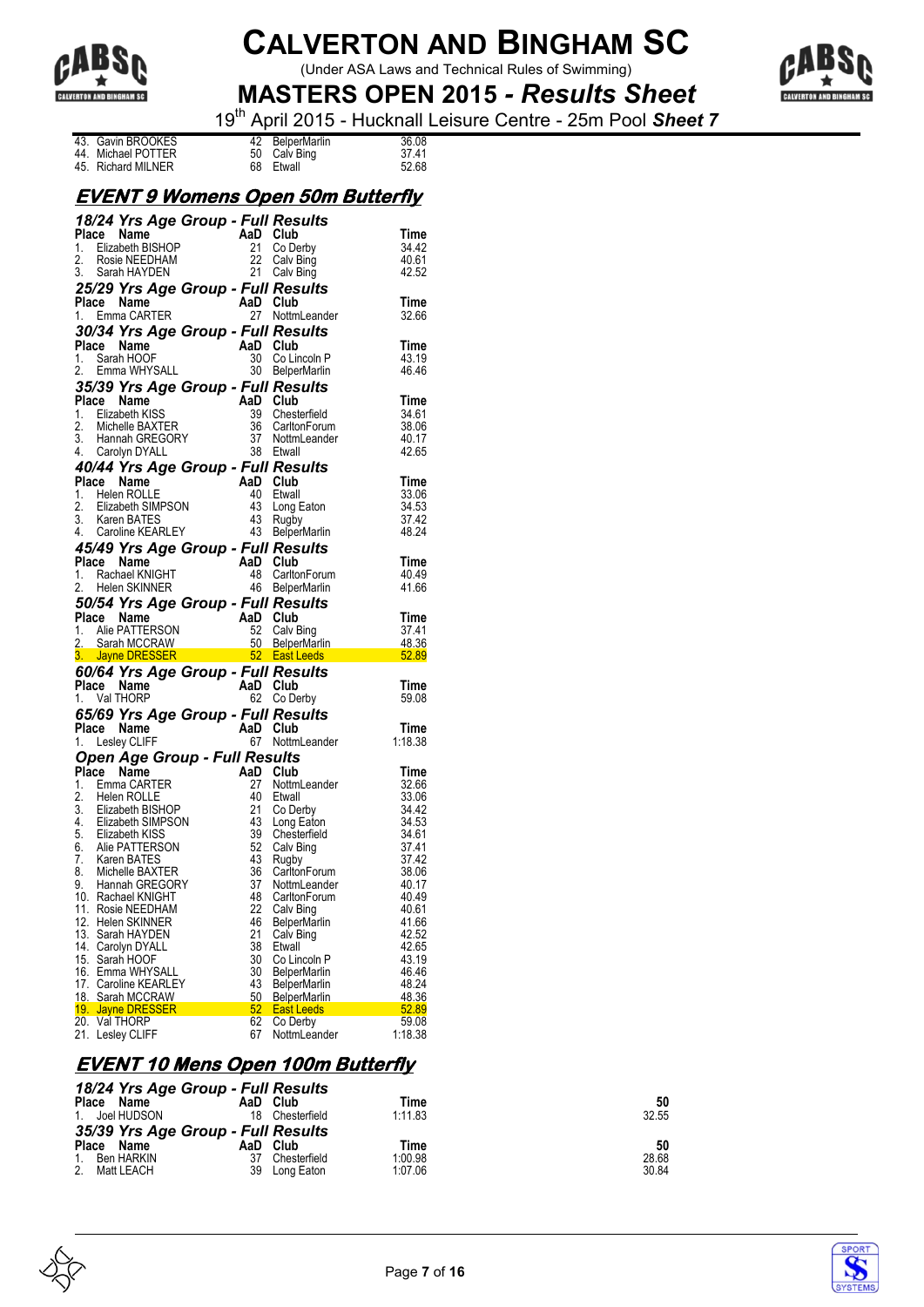

(Under ASA Laws and Technical Rules of Swimming)



**MASTERS OPEN 2015** *- Results Sheet* 19th April 2015 - Hucknall Leisure Centre - 25m Pool *Sheet 8*

|                  | 40/44 Yrs Age Group - Full Results   |          |                         |                    |                |
|------------------|--------------------------------------|----------|-------------------------|--------------------|----------------|
| Place            | Name                                 | AaD Club |                         | <b>Time</b>        | 50             |
|                  | Dean ANSCOMBE                        | 43       | NottmLeander            | 1:07.57            | 31.38          |
| 2.               | Phil BURDES                          | 41       | Calv Bing               | 1:09.18            | 31.96          |
|                  | 45/49 Yrs Age Group - Full Results   |          |                         |                    |                |
|                  | Place Name                           | AaD Club |                         | Time               | 50             |
| 1.               | <b>Richard STOCK</b>                 | 48       | Leic Peng               | 1:08.71            | 32.27          |
| 2.               | Robert RANTZEN                       |          | 45 BelperMarlin         | 1:09.92            | 32.63          |
| 3.               | <b>Clive SMITH</b>                   |          | 46 Etwall               | 1:36.70            | 45.30          |
|                  | 50/54 Yrs Age Group - Full Results   |          |                         |                    |                |
|                  | Place Name                           | AaD Club |                         | Time               | 50             |
|                  | Mark PATTERSON                       |          | 51 Calv Bing            | 1:06.00            | 30.90          |
|                  | Steve GOODALL                        | 50       | Matlock                 | 1:10.02            | 33.54          |
|                  | 55/59 Yrs Age Group - Full Results   |          |                         |                    |                |
| Place            | Name                                 | AaD      | Club                    | Time               | 50             |
|                  | Charles HILLYER                      | 55       | Leicester Ma            | 1:47.31            | 49.66          |
|                  | 65/69 Yrs Age Group - Full Results   |          |                         |                    |                |
|                  | Place Name                           | AaD Club |                         | Time               | 50             |
|                  | Chris THORP                          | 65       | Co Derby                | 1:35.81            | 41.53          |
|                  | <b>Open Age Group - Full Results</b> |          |                         |                    |                |
|                  | Place Name                           | AaD Club |                         | Time               | 50             |
| 1.               | <b>Ben HARKIN</b>                    |          | 37 Chesterfield         | 1:00.98            | 28.68          |
| $\overline{2}$ . | Mark PATTERSON                       | 51       | Calv Bing               | 1:06.00            | 30.90          |
| 3.               | <b>Matt LEACH</b>                    |          | 39 Long Eaton           | 1:07.06            | 30.84          |
| 4.               | Dean ANSCOMBE                        |          | 43 NottmLeander         | 1:07.57            | 31.38          |
| 5.               | <b>Richard STOCK</b>                 | 48       | Leic Peng               | 1:08.71            | 32.27          |
| 6.<br>7.         | <b>Phil BURDES</b>                   | 41       | Calv Bing               | 1:09.18            | 31.96          |
| 8.               | Robert RANTZEN                       | 45       | BelperMarlin            | 1:09.92<br>1:10.02 | 32.63          |
| 9.               | Steve GOODALL<br>Joel HUDSON         | 50<br>18 | Matlock<br>Chesterfield | 1:11.83            | 33.54<br>32.55 |
| 10.              | <b>Chris THORP</b>                   | 65       | Co Derby                | 1:35.81            | 41.53          |
| 11.              | <b>Clive SMITH</b>                   | 46       | Etwall                  | 1:36.70            | 45.30          |
|                  | 12. Charles HILLYER                  | 55       | Leicester Ma            | 1:47.31            | 49.66          |

#### **EVENT 11 Womens Open 100m Breaststroke**

| 18/24 Yrs Age Group - Full Results                                         |                 |         |       |
|----------------------------------------------------------------------------|-----------------|---------|-------|
| Place Name                                                                 | AaD Club        | Time    | 50    |
| 1. Kelly-Ann HUTCHINSON 23 Etwall                                          |                 | 1:30.60 | 42.47 |
| 30/34 Yrs Age Group - Full Results                                         |                 |         |       |
| Place Name AaD Club                                                        |                 | Time    | 50    |
| 1. Sarah HOOF                                                              | 30 Co Lincoln P | 1:41.28 | 49.21 |
| 40/44 Yrs Age Group - Full Results                                         |                 |         |       |
| Place Name                                                                 | AaD Club        | Time    | 50    |
| 1. Karen BATES                                                             | 43 Rugby        | 1:36.22 | 45.35 |
| 45/49 Yrs Age Group - Full Results                                         |                 |         |       |
| Place Name AaD Club                                                        |                 | Time    | 50    |
| 1. Suzy HEGG                                                               | 45 Co Lincoln P | 1:26.02 | 41.02 |
| 50/54 Yrs Age Group - Full Results                                         |                 |         |       |
| Place Name                                                                 | AaD Club        | Time    | 50    |
| 1. Judie MAYOLFI-REBAUDI                                                   | 53 Rykneld      | 1:44.88 | 49.74 |
| 55/59 Yrs Age Group - Full Results                                         |                 |         |       |
| Place Name AaD Club                                                        |                 | Time    | 50    |
| 1. Janet BRIGGS                                                            | 56 Etwall       | 1:46.75 | 50.95 |
| <b>Open Age Group - Full Results</b>                                       |                 |         |       |
| Place Name                                                                 | AaD Club        | Time    | 50    |
|                                                                            | 45 Co Lincoln P | 1:26.02 | 41.02 |
|                                                                            | 23 Etwall       | 1:30.60 | 42.47 |
|                                                                            | 43 Rugby        | 1:36.22 | 45.35 |
| 1. Suzy HEGG<br>2. Kelly-Ann HUTCHINSON<br>3. Karen BATES<br>4. Sarah HOOF | 30 Co Lincoln P | 1:41.28 | 49.21 |
| 5. Judie MAYOLFI-REBAUDI<br>6. Janet BRIGGS                                | 53 Rykneld      | 1.44.88 | 49.74 |
|                                                                            | 56 Etwall       | 1:46.75 | 50.95 |

#### **EVENT 12 Mens Open 200m Medley Team**

| 072+ Yrs Age Group - Full Results |          |              |         |       |         |         |
|-----------------------------------|----------|--------------|---------|-------|---------|---------|
| Place<br>Name                     | A.G Club |              | Time    | 50    | 100     | 150     |
| Louth Dolphins SC<br>1.           | $072+$   | Louth        | 1:57.92 | 30.12 | 1:04.90 | 1:32.20 |
| <b>CABSC Water Polo</b><br>2.     | $072+$   | Calv Bing    | 2:04.80 | 33.12 | 1:07.60 | 1:37.52 |
| 160+ Yrs Age Group - Full Results |          |              |         |       |         |         |
| Place<br>Name                     | A.G      | Club         | Time    | 50    | 100     | 150     |
| Nottingham Leander SC<br>1.       | $160+$   | NottmLeander | 1:56.79 | 27.88 | 57.86   | 1:28.36 |
| 2.<br>CABSC - A                   | $160+$   | Calv Bing    | 1:58.73 | 29.07 | 1:02.61 | 1:32.12 |
| 3.<br>Chesterfield SC             | $160+$   | Chesterfield | 2:09.85 | 31.67 | 1:02.74 | 1:36.31 |
| Etwall Eagles SC<br>4.            | $160+$   | Etwall       | 2:17.02 | 34.10 | 1:10.30 | 1:41.83 |
| CABSC - B<br>5.                   | $160+$   | Calv Bing    | 2:33.36 | 47.05 | 1:29.07 | 2:03.14 |
| 6. Belper Marlin Swimming         | $160+$   | BelperMarlin | 2:34.10 | 39.29 | 1:26.95 | 1:57.77 |
| 200+ Yrs Age Group - Full Results |          |              |         |       |         |         |
| Name<br>Place                     | A.G Club |              | Time    | 50    | 100     | 150     |
| Nottingham Leander SC<br>1.       | $200+$   | NottmLeander | 2:27.33 | 37.33 | 1:17.92 | 1:54.10 |





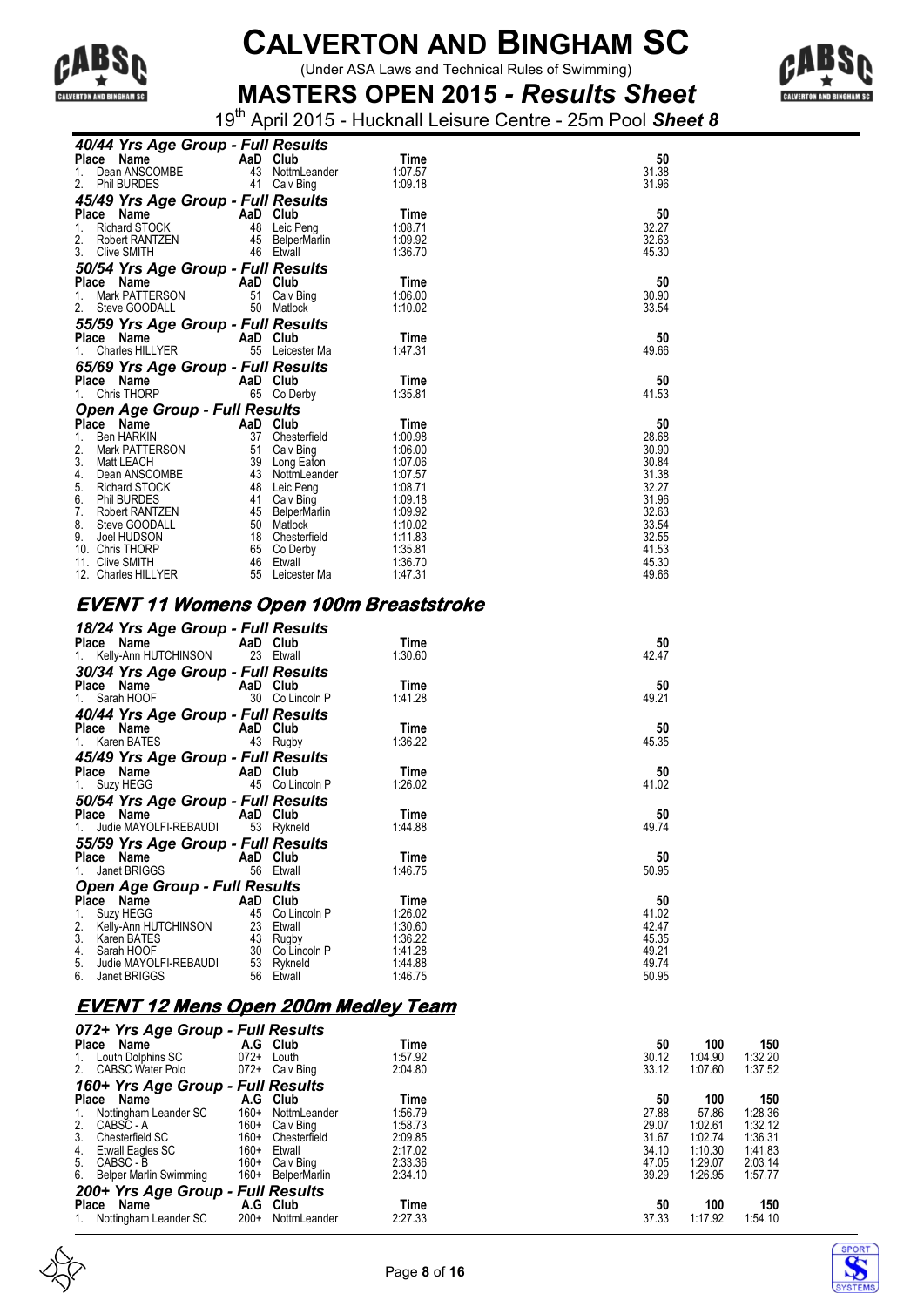

(Under ASA Laws and Technical Rules of Swimming)



**MASTERS OPEN 2015** *- Results Sheet* 19th April 2015 - Hucknall Leisure Centre - 25m Pool *Sheet 9*

#### **EVENT 13 Womens Open 200m Freestyle Team**

| 072+ Yrs Age Group - Full Results                                                                            |          |                                                                  |                    |                |                    |                    |
|--------------------------------------------------------------------------------------------------------------|----------|------------------------------------------------------------------|--------------------|----------------|--------------------|--------------------|
| Place Name                                                                                                   |          | A.G Club                                                         | Time               | 50             | 100                | 150                |
| 1. CABSC                                                                                                     |          | 072+ Calv Bing                                                   | 2:10.82            | 33.56          | 1:06.08            | 1:38.62            |
| 2.<br>Etwall Eagles SC                                                                                       |          | 072+ Etwall                                                      | 2:16.53            | 30.33          | 1:03.48            | 1:37.35            |
| 160+ Yrs Age Group - Full Results                                                                            |          |                                                                  |                    |                |                    |                    |
| Place Name                                                                                                   |          |                                                                  | Time               | 50             | 100                | 150                |
| 1.                                                                                                           |          | 160+ NottmLeander                                                | 2:24.22            | 33.68          | 1:17.95            | 1:54.36            |
| Ce Name A.G Club<br>Nottingham Leander SC 160+ NottmLeande<br>Belper Marlin Swimming 160+ BelperMarlin<br>2. |          |                                                                  | 2:33.47            | 35.62          | 1:15.06            | 1:54.63            |
| <u>EVENT 14 Womens Open 200m Freestyle</u>                                                                   |          |                                                                  |                    |                |                    |                    |
| 25/29 Yrs Age Group - Full Results                                                                           |          |                                                                  |                    |                |                    |                    |
| Place Name                                                                                                   |          | AaD Club                                                         | Time               | 50             | 100                | 150                |
| Leanne ATKINS<br>1.                                                                                          |          | 29 Co Derby                                                      | 2:21.06            | 34.32          | 1:10.60            | 1:46.35            |
| 2.<br><b>Fliss PRIOR</b>                                                                                     |          | 28 Calv Bing                                                     | 2:26.25            | 33.80          | 1:10.94            | 1:48.58            |
| 3.<br>Katie ANDREWS                                                                                          |          | 25 Co Derby                                                      | 2:59.38            | 42.19          | 1:28.06            | 2:14.48            |
| 30/34 Yrs Age Group - Full Results                                                                           |          |                                                                  |                    |                |                    |                    |
| Place Name                                                                                                   |          | AaD Club                                                         | Time               | 50             | 100                | 150                |
| 1. Kate LONG                                                                                                 |          | 30 Arnold                                                        | 2:27.58            | 34.57          | 1:12.04            | 1:50.11            |
| 35/39 Yrs Age Group - Full Results                                                                           |          |                                                                  |                    |                |                    |                    |
| Place Name<br>e de la construcción                                                                           | AaD Club |                                                                  | Time               | 50             | 100                | 150                |
| 1.<br>Elizabeth KISS                                                                                         |          | 39 Chesterfield                                                  | 2:38.53            | 36.50          | 1:16.86            | 1:57.43            |
| 40/44 Yrs Age Group - Full Results                                                                           |          |                                                                  |                    |                |                    |                    |
| Place Name                                                                                                   |          | AaD Club                                                         | Time               | 50             | 100                | 150                |
| 1. Elizabeth SIMPSON                                                                                         |          | 43 Long Eaton                                                    | 2:29.09            | 35.03          | 1:13.21            | 1:51.95            |
| 2. Karen BATES                                                                                               |          | 43 Rugby                                                         | 2:29.53            | 34.94          | 1:13.06            | 1:51.49            |
| 45/49 Yrs Age Group - Full Results                                                                           |          |                                                                  |                    |                |                    |                    |
| Place Name                                                                                                   |          | AaD Club                                                         | Time               | 50             | 100                | 150                |
| <b>Helen SKINNER</b><br>$1_{-}$                                                                              |          | 46 BelperMarlin                                                  | 2:50.07            | 39.44          | 1:22.71            | 2:06.88            |
| 2.<br>Vicki SCHINAGL                                                                                         |          | 48 Calv Bing                                                     | 3:02.72            | 41.78          | 1:28.14            | 2:15.16            |
| 50/54 Yrs Age Group - Full Results                                                                           |          |                                                                  |                    |                |                    |                    |
| Place Name                                                                                                   |          | AaD Club                                                         | Time               | 50             | 100                | 150                |
| 1. Jayne DRESSER                                                                                             |          | <b>Example 12 S2 East Leeds</b>                                  | 3:03.82            | 42.00          | 1:28.57            | 2:16.89            |
| 65/69 Yrs Age Group - Full Results                                                                           |          |                                                                  |                    |                |                    |                    |
| Place Name                                                                                                   |          | AaD Club                                                         | Time               | 50             | 100                | 150                |
| 1.<br>Lesley CLIFF                                                                                           |          | 67 NottmLeander                                                  | 3:26.35            | 48.85          | 1:41.43            | 2:34.42            |
| <b>Open Age Group - Full Results</b>                                                                         |          |                                                                  |                    |                |                    |                    |
| Place Name                                                                                                   |          | AaD Club                                                         | Time               | 50             | 100                | 150                |
| 1.<br>Leanne ATKINS                                                                                          |          | 29 Co Derby                                                      | 2:21.06            | 34.32          | 1:10.60            | 1:46.35            |
| 2.<br><b>Fliss PRIOR</b>                                                                                     |          | 28 Calv Bing                                                     | 2:26.25            | 33.80          | 1:10.94            | 1:48.58            |
| 3.<br>Kate LONG                                                                                              |          | 30 Arnold                                                        | 2:27.58            | 34.57          | 1:12.04            | 1:50.11            |
| 4.<br>Elizabeth SIMPSON                                                                                      |          | 43 Long Eaton                                                    | 2:29.09            | 35.03          | 1:13.21            | 1:51.95            |
| 5. Karen BATES<br>6.                                                                                         |          | 43 Rugby<br>39 Chesterfield                                      | 2:29.53<br>2:38.53 | 34.94<br>36.50 | 1:13.06<br>1:16.86 | 1:51.49<br>1:57.43 |
| Elizabeth KISS<br>7.<br>Helen SKINNER                                                                        |          |                                                                  | 2:50.07            | 39.44          | 1:22.71            | 2:06.88            |
| 8.<br>Katie ANDREWS                                                                                          |          |                                                                  | 2:59.38            | 42.19          | 1:28.06            | 2:14.48            |
| 9.<br>Vicki SCHINAGL                                                                                         |          | 39 Chesterneid<br>46 BelperMarlin<br>25 Co Derby<br>48 Calv Bing | 3:02.72            | 41.78          | 1:28.14            | 2:15.16            |
| 10. Jayne DRESSER                                                                                            |          | <u>52</u> East Leeds                                             | 3:03.82            | 42.00          | 1:28.57            | 2:16.89            |
| 11. Lesley CLIFF                                                                                             |          | 67 NottmLeander                                                  | 3:26.35            | 48.85          | 1:41.43            | 2:34.42            |

### **EVENT 15 Mens Open 100m IM**

| 18/24 Yrs Age Group - Full Results<br>Place Name<br>Nathan SUTTON<br>$1_{-}$<br>2. Joel HUDSON                    | 18<br>18               | AaD Club<br>CarltonForum<br>Chesterfield                | <b>Time</b><br>1:10.08<br>1:10.64                |
|-------------------------------------------------------------------------------------------------------------------|------------------------|---------------------------------------------------------|--------------------------------------------------|
| 25/29 Yrs Age Group - Full Results<br>Name                                                                        |                        | Club                                                    |                                                  |
| <b>Place</b><br>Danny ANDERSON<br>1.<br>Callum HENLEY<br>2 <sup>2</sup><br>3. Jack CHAMBERS<br>4. David FORTESCUE | AaD<br>26<br>27<br>-28 | 26 NottmLeander<br>Long Eaton<br>Chesterfield<br>Arnold | Time<br>1:01.71<br>1:08.45<br>1:08.77<br>1:19.17 |
| 30/34 Yrs Age Group - Full Results                                                                                |                        |                                                         |                                                  |
| Place Name<br>1. Craig OLIVER                                                                                     | AaD<br>32              | Club<br>Louth                                           | Time<br>1:06.05                                  |
| 35/39 Yrs Age Group - Full Results                                                                                |                        |                                                         |                                                  |
| Name<br><b>Place</b><br>Ben HARKIN<br>1.<br>2. Peter STEPHENSON<br>3.<br>James COLVIN                             | AaD<br>37<br>38<br>39  | Club<br>Chesterfield<br>Calv Bing<br>NottmLeander       | Time<br>1:01.83<br>1:08.69<br>1:14.97            |



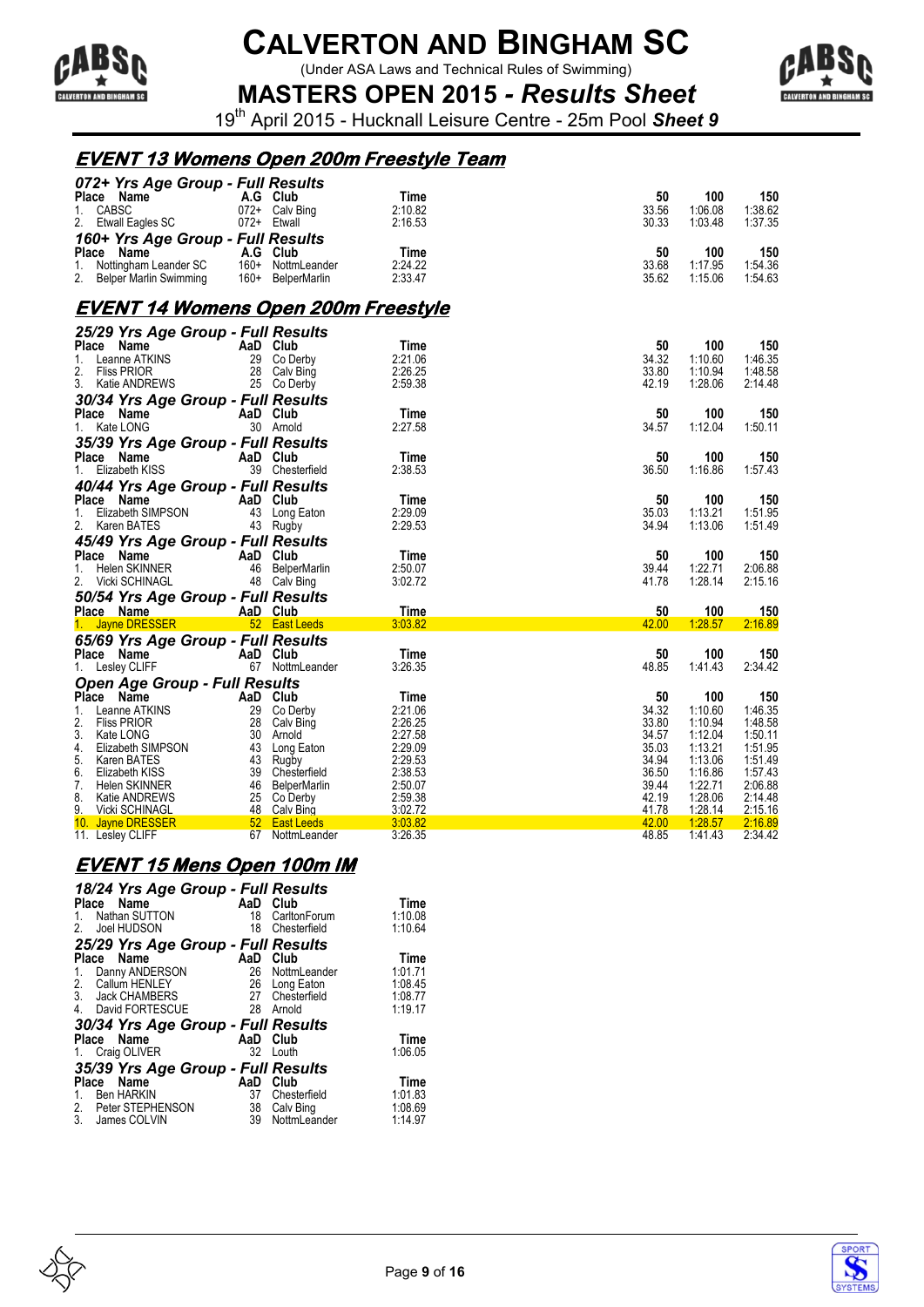

(Under ASA Laws and Technical Rules of Swimming)



**MASTERS OPEN 2015** *- Results Sheet* 19th April 2015 - Hucknall Leisure Centre - 25m Pool *Sheet 10*

|            | 40/44 Yrs Age Group - Full Results                                                                                               |                                  |                                                                                                     |                    |
|------------|----------------------------------------------------------------------------------------------------------------------------------|----------------------------------|-----------------------------------------------------------------------------------------------------|--------------------|
| Place      | <b>Le Name AaD</b><br>James KEARNEY<br>Dean ANSCOMBE 43<br>Clive BROOKES                                                         |                                  | Club                                                                                                | Time               |
| 1.         |                                                                                                                                  |                                  | Calv Bing                                                                                           | 1:02.79            |
| 2.         |                                                                                                                                  |                                  | NottmLeander                                                                                        | 1:07.65            |
|            |                                                                                                                                  |                                  | Mansfield                                                                                           | 1:12.63            |
|            | 3. Clive BROOKES<br>4. Adam BRYAN                                                                                                | 43                               | Bramcote                                                                                            | 1:17.40            |
|            | 5. Ed JEFFRIES<br>6. Gary JOHNSON<br>7. Gavin BROOKES                                                                            |                                  | 43 Bramcote                                                                                         | 1:29.65            |
|            |                                                                                                                                  |                                  | 43 Hucknall Lin                                                                                     | 1:30.00            |
|            |                                                                                                                                  |                                  | 42 BelperMarlin                                                                                     | 1:34.51            |
|            | 8. Stephen DYMOND                                                                                                                |                                  | 43 BelperMarlin                                                                                     | 1:39.40            |
|            | 45/49 Yrs Age Group - Full Results                                                                                               |                                  |                                                                                                     |                    |
| Place      | Name                                                                                                                             | AaD Club                         |                                                                                                     | Time               |
|            | 1. Richard STOCK                                                                                                                 | 48                               | Leic Peng                                                                                           | 1:10.47            |
|            |                                                                                                                                  |                                  | 45 BelperMarlin                                                                                     | 1:12.45            |
|            |                                                                                                                                  |                                  | 48 CarltonForum                                                                                     | 1:13.31            |
|            | 2. Robert RANTZEN<br>3. Simon EDWARDS<br>4. Rhys HUGHES<br>5. Adrian BREMNER                                                     |                                  | 46 Calv Bing                                                                                        | 1:16.48            |
|            |                                                                                                                                  |                                  | 48 Calv Bing                                                                                        | 1:22.53            |
|            | 6. Alex GAGE                                                                                                                     |                                  | 46 Chesterfield                                                                                     | 1:31.08            |
|            | 50/54 Yrs Age Group - Full Results                                                                                               |                                  |                                                                                                     |                    |
|            |                                                                                                                                  |                                  |                                                                                                     | Time               |
|            |                                                                                                                                  |                                  | 51 Calv Bing                                                                                        | 1:08.34            |
|            | Print Participal Trust of Text Participal Text 1.<br>1. Mark PATTERSON 51 Calv E<br>2. Steve GOODALL 50 Matlor<br>3. Chris WEFDS |                                  | Matlock                                                                                             | 1:15.14            |
|            | 3. Chris WEEDS                                                                                                                   |                                  | 52 BelperMarlin                                                                                     | 1:26.33            |
|            | 55/59 Yrs Age Group - Full Results                                                                                               |                                  |                                                                                                     |                    |
|            | Place Name                                                                                                                       |                                  |                                                                                                     | Time               |
|            | 1. David BRADFORD                                                                                                                |                                  | Chesterfield                                                                                        | 1:20.68            |
|            | 2. Mark SHIPSTON                                                                                                                 | AaD Club<br>57 Chest<br>55 Nottm | NottmLeander                                                                                        | 1:29.57            |
|            | 3. Charles HILLYER                                                                                                               |                                  | 55 Leicester Ma                                                                                     | 1:31.81            |
|            | 60/64 Yrs Age Group - Full Results                                                                                               |                                  |                                                                                                     |                    |
|            | Place Name<br>an Ta                                                                                                              | AaD Club                         |                                                                                                     | Time               |
|            | 1. Dave THORP                                                                                                                    | 64                               | Co Derby                                                                                            | 1:33.08            |
|            | 65/69 Yrs Age Group - Full Results                                                                                               |                                  |                                                                                                     |                    |
|            | Place Name                                                                                                                       | AaD Club                         |                                                                                                     | Time               |
| 1.         | Chris THORP                                                                                                                      | 65                               | Co Derby                                                                                            | 1:28.00            |
| 2.         | Peter KERSLAKE                                                                                                                   | 67                               | NottmLeander                                                                                        | 1:29.52            |
|            | <b>Open Age Group - Full Results</b>                                                                                             |                                  |                                                                                                     |                    |
|            | Place Name                                                                                                                       | AaD Club                         |                                                                                                     | Time               |
|            | 1. Danny ANDERSON                                                                                                                | 26                               | NottmLeander                                                                                        | 1:01.71            |
|            |                                                                                                                                  |                                  |                                                                                                     |                    |
|            | 2. Ben HARKIN                                                                                                                    |                                  | 37 Chesterfield                                                                                     | 1:01.83            |
|            | 3. James KEARNEY                                                                                                                 |                                  | 43 Calv Bing                                                                                        | 1:02.79            |
|            |                                                                                                                                  | 32                               | Louth                                                                                               | 1:06.05            |
|            |                                                                                                                                  | 43                               | NottmLeander                                                                                        | 1:07.65            |
|            | 4. Craig OLIVER<br>5. Dean ANSCOMBE<br>6. Mark PATTERSON                                                                         | 51                               | Calv Bing                                                                                           | 1:08.34            |
|            | 7. Callum HENLEY                                                                                                                 | 26                               | Long Eaton                                                                                          | 1:08.45            |
|            |                                                                                                                                  | 38                               | Calv Bing                                                                                           | 1:08.69            |
|            | 8. Peter STEPHENSON<br>9. Jack CHAMBERS                                                                                          | 27                               | Chesterfield                                                                                        | 1:08.77            |
|            | 10. Nathan SUTTON                                                                                                                | 18                               |                                                                                                     | 1:10.08            |
|            | 11. Richard STOCK                                                                                                                | 48                               |                                                                                                     | 1:10.47            |
|            | 12. Joel HUDSON                                                                                                                  |                                  | 18 Chesterfield                                                                                     | 1:10.64            |
|            | 13. Robert RANTZEN                                                                                                               | 45                               |                                                                                                     | 1:12.45            |
|            | 14. Clive BROOKES                                                                                                                | 41<br>48                         | Chesterfield<br>CarltonForum<br>Leic Peng<br>Chesterfield<br>BelperMarlin<br>Mansfield<br>Mansfield | 1:12.63            |
|            | 15. Simon EDWARDS                                                                                                                | 39                               | CarltonForum<br>NottmLeander                                                                        | 1:13.31            |
| 17.        | 16. James COLVIN<br>Steve GOODALL                                                                                                | 50                               | Matlock                                                                                             | 1:14.97            |
| 18.        | <b>Rhys HUGHES</b>                                                                                                               | 46                               | Calv Bing                                                                                           | 1:15.14<br>1:16.48 |
| 19.        | Adam BRYAN                                                                                                                       | 43                               | <b>Bramcote</b>                                                                                     | 1:17.40            |
|            | 20. David FORTESCUE                                                                                                              | 28                               | Arnold                                                                                              | 1:19.17            |
|            | 21. David BRADFORD                                                                                                               | 57                               | Chesterfield                                                                                        | 1:20.68            |
|            | 22. Adrian BREMNER                                                                                                               | 48                               | Calv Bing                                                                                           | 1:22.53            |
| 23.        | Chris WEEDS                                                                                                                      | 52                               | <b>BelperMarlin</b>                                                                                 | 1:26.33            |
| 24.        | Chris THORP                                                                                                                      | 65                               | Co Derby                                                                                            | 1:28.00            |
| 25.        | Peter KERSLAKE                                                                                                                   | 67                               | NottmLeander                                                                                        | 1:29.52            |
| 26.        | Mark SHIPSTON                                                                                                                    | 55                               | NottmLeander                                                                                        | 1:29.57            |
| 27.        | <b>Ed JEFFRIES</b>                                                                                                               | 43                               | <b>Bramcote</b>                                                                                     | 1:29.65            |
| 28.        | Gary JOHNSON                                                                                                                     | 43                               | Hucknall Lin                                                                                        | 1:30.00            |
| 29.        | Alex GAGE                                                                                                                        | 46                               | Chesterfield                                                                                        | 1:31.08            |
| 30.        | <b>Charles HILLYER</b>                                                                                                           | 55                               | Leicester Ma                                                                                        | 1:31.81            |
| 31.<br>32. | Dave THORP<br>Gavin BROOKES                                                                                                      | 64<br>42                         | Co Derby<br><b>BelperMarlin</b>                                                                     | 1:33.08<br>1:34.51 |

### **EVENT 16 Womens Open 50m Breaststroke**

| Time  |
|-------|
| 42.50 |
|       |
| Time  |
| 40.41 |
| 45.56 |
| 46.59 |
|       |



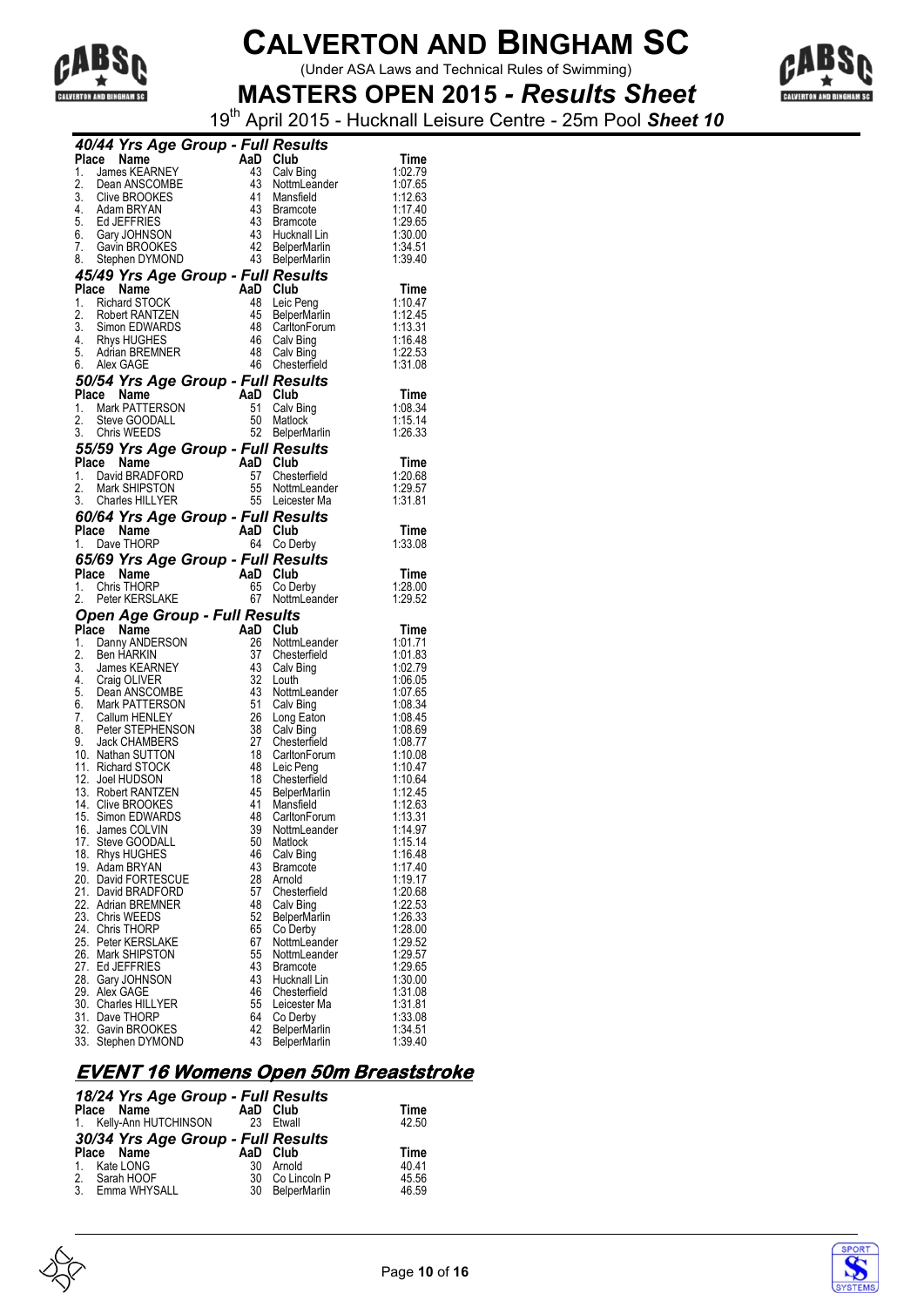

(Under ASA Laws and Technical Rules of Swimming)



**MASTERS OPEN 2015** *- Results Sheet* 19th April 2015 - Hucknall Leisure Centre - 25m Pool *Sheet 11*

|       |       | 35/39 Yrs Age Group - Full Results                                                |              |                 |                                                                                                                                                                                                                                                        |                            |
|-------|-------|-----------------------------------------------------------------------------------|--------------|-----------------|--------------------------------------------------------------------------------------------------------------------------------------------------------------------------------------------------------------------------------------------------------|----------------------------|
| Place |       | Name                                                                              |              | AaD Club        |                                                                                                                                                                                                                                                        | Time                       |
|       |       | 1. Elizabeth KISS                                                                 |              |                 | 39 Chesterfield                                                                                                                                                                                                                                        | 43.40                      |
|       |       | 40/44 Yrs Age Group - Full Results                                                |              |                 |                                                                                                                                                                                                                                                        |                            |
|       |       |                                                                                   |              |                 |                                                                                                                                                                                                                                                        | Time                       |
|       |       | act <b>Name</b><br>1. Caroline KEARLEY 43 Below                                   |              |                 | 43 BelperMarlin                                                                                                                                                                                                                                        | 49.89                      |
|       |       | 45/49 Yrs Age Group - Full Results                                                |              |                 |                                                                                                                                                                                                                                                        |                            |
|       |       | Place Name                                                                        |              |                 |                                                                                                                                                                                                                                                        | Time                       |
|       |       | 1. Suzy HEGG                                                                      |              |                 |                                                                                                                                                                                                                                                        | 39.56                      |
|       |       | 2. Helen SKINNER                                                                  |              |                 |                                                                                                                                                                                                                                                        | 46.55                      |
|       |       | 3. Rachael KNIGHT                                                                 |              |                 | AaD Club<br>45 Co Lincoln P<br>46 BelperMarlin<br>48 CarltonForum                                                                                                                                                                                      | 47.89                      |
|       |       | 50/54 Yrs Age Group - Full Results                                                |              |                 |                                                                                                                                                                                                                                                        |                            |
|       |       |                                                                                   |              |                 |                                                                                                                                                                                                                                                        | Time                       |
|       |       |                                                                                   |              |                 |                                                                                                                                                                                                                                                        | 44.63                      |
|       |       |                                                                                   |              |                 |                                                                                                                                                                                                                                                        | 45.42                      |
|       |       |                                                                                   |              |                 |                                                                                                                                                                                                                                                        | 48.76                      |
|       |       |                                                                                   |              |                 |                                                                                                                                                                                                                                                        | 49.68                      |
|       |       |                                                                                   |              |                 | Place Name<br>1. Sue ARROWSMITH<br>1. Sue ARROWSMITH<br>2. Maggi TUCK<br>3. Judie MAYOLFI-REBAUDI<br>4. Sarah MCCRAW<br>5. Jayne DRESSER<br>5. Jayne DRESSER<br>5. Jayne DRESSER<br>5. Jayne DRESSER<br>5. Jayne DRESSER<br>5. Jayne DRESSER<br>5. Jay | <b>CONTRACTOR</b><br>52.35 |
|       |       | 55/59 Yrs Age Group - Full Results                                                |              |                 |                                                                                                                                                                                                                                                        |                            |
|       | Place | Name                                                                              |              | AaD Club        |                                                                                                                                                                                                                                                        | Time                       |
| 1.    |       | Janet BRIGGS                                                                      |              | 56              | Etwall                                                                                                                                                                                                                                                 | 50.19                      |
|       |       | 60/64 Yrs Age Group - Full Results                                                |              |                 |                                                                                                                                                                                                                                                        |                            |
|       |       | Place Name                                                                        |              | AaD Club        |                                                                                                                                                                                                                                                        | Time                       |
|       |       | 1. Val THORP                                                                      | in a shekara | 62              | Co Derby                                                                                                                                                                                                                                               | 51.03                      |
|       |       | 65/69 Yrs Age Group - Full Results                                                |              |                 |                                                                                                                                                                                                                                                        |                            |
| Place |       | Name                                                                              |              | AaD             | Club                                                                                                                                                                                                                                                   | Time                       |
|       |       | 1. Lesley CLIFF                                                                   |              |                 | 67 NottmLeander                                                                                                                                                                                                                                        | 1:02.50                    |
|       |       | Open Age Group - Full Results                                                     |              |                 |                                                                                                                                                                                                                                                        |                            |
|       |       | Place Name                                                                        |              | AaD Club        |                                                                                                                                                                                                                                                        | Time                       |
|       |       | 1. Suzy HEGG                                                                      |              | 45              | Co Lincoln P                                                                                                                                                                                                                                           | 39.56                      |
|       |       |                                                                                   |              | 30              | Arnold                                                                                                                                                                                                                                                 | 40.41                      |
|       |       |                                                                                   |              | 23              | Etwall                                                                                                                                                                                                                                                 | 42.50                      |
|       |       | 2. Kate LONG<br>3. Kelly-Ann HUTCHINSON<br>4. Elizabeth KISS<br>5. Sue ARROWSMITH |              | $rac{20}{39}$   | Chesterfield                                                                                                                                                                                                                                           | 43.40                      |
|       |       |                                                                                   |              | 53              | NottmLeander                                                                                                                                                                                                                                           | 44.63                      |
|       |       | 5. Sue ARROWSMITH<br>6. Maggi TUCK<br>7. Sarah HOOF                               |              | 53              | Long Eaton                                                                                                                                                                                                                                             | 45.42                      |
|       |       |                                                                                   |              | 30 <sup>°</sup> | Co Lincoln P                                                                                                                                                                                                                                           | 45.56                      |
|       |       | 8. Helen SKINNER<br>9. Emma WHYSALL                                               |              | - 46<br>30      | <b>BelperMarlin</b>                                                                                                                                                                                                                                    | 46.55                      |
|       |       | 10. Rachael KNIGHT                                                                |              | -48             | <b>BelperMarlin</b><br>CarltonForum                                                                                                                                                                                                                    | 46.59<br>47.89             |
|       |       | 11. Judie MAYOLFI-REBAUDI                                                         |              | 53              | Rykneld                                                                                                                                                                                                                                                | 48.76                      |
|       |       | 12. Sarah MCCRAW                                                                  |              | 50              | <b>BelperMarlin</b>                                                                                                                                                                                                                                    | 49.68                      |
|       |       | 13. Caroline KEARLEY                                                              |              | 43              | <b>BelperMarlin</b>                                                                                                                                                                                                                                    | 49.89                      |
|       |       | 14. Janet BRIGGS                                                                  |              | 56              | Etwall                                                                                                                                                                                                                                                 | 50.19                      |
|       |       | 15. Val THORP                                                                     |              |                 | 62 Co Derby                                                                                                                                                                                                                                            | 51.03                      |
|       |       | 16. Jayne DRESSER <b>Container the State Street</b>                               |              |                 | 62 Co Derby<br>52 East Leeds                                                                                                                                                                                                                           | 52.35                      |
|       |       | 17. Lesley CLIFF                                                                  |              | 67              | NottmLeander                                                                                                                                                                                                                                           | 1:02.50                    |

#### **EVENT 17 Mens Open 50m Backstroke**

|              |       | 18/24 Yrs Age Group - Full Results<br><b>Place Name</b><br>1. Thomas RICHARDSON<br>2. William KEMP<br>3. Joel HUDSON<br>18                      |                                  | Club<br>Louth<br>Louth<br>Chesterfield                                     | Time<br>29.44<br>31.02<br>34.66                   |
|--------------|-------|-------------------------------------------------------------------------------------------------------------------------------------------------|----------------------------------|----------------------------------------------------------------------------|---------------------------------------------------|
|              |       | 25/29 Yrs Age Group - Full Results<br>Frace Name<br>1. Mitchell BLAKEMORE 28 Etwall<br>2. David FORTESCUE<br>30/34 Yrs Age Group - Full Results | 28                               | Etwall<br>Arnold                                                           | Time<br>34.01<br>36.83                            |
|              |       | <b>Frace Name</b><br>1. Alex THURSTON 34 Nottm                                                                                                  |                                  | NottmLeander                                                               | Time<br>32.60                                     |
| 2.           | Place | 35/39 Yrs Age Group - Full Results<br>Name<br>1. Ben HARKIN<br>Jon GANT                                                                         | AaD Club<br>37<br>36             | Chesterfield<br>Louth                                                      | Time<br>28.88<br>38.68                            |
|              |       | 40/44 Yrs Age Group - Full Results                                                                                                              |                                  |                                                                            |                                                   |
|              | Place | Name<br>1. Michael KERSLAKE<br>2. James KEARNEY<br>2. January<br>3. Chris ROLLE<br>4. Chris BROOKES                                             | AaD Club<br>43<br>41<br>41<br>42 | 40 CarltonForum<br>Calv Bing<br>Etwall<br>Mansfield<br><b>BelperMarlin</b> | Time<br>29.25<br>29.32<br>32.10<br>33.53<br>44.05 |
|              | Place | 45/49 Yrs Age Group - Full Results                                                                                                              | AaD                              | Club                                                                       | Time                                              |
| $1_{\ldots}$ |       | <b>Ce Name</b><br>Simon EDWARDS                                                                                                                 | 48                               | CarltonForum                                                               | 34.22                                             |
|              | Place | 50/54 Yrs Age Group - Full Results<br>Name<br>1. Colin ROBBINS<br>2. Alan MARSH<br>3. Chris WEEDS                                               | AaD<br>51<br>52                  | Club<br>NottmLeander<br>54 Rykneld<br><b>BelperMarlin</b>                  | Time<br>35.44<br>36.81<br>39.09                   |



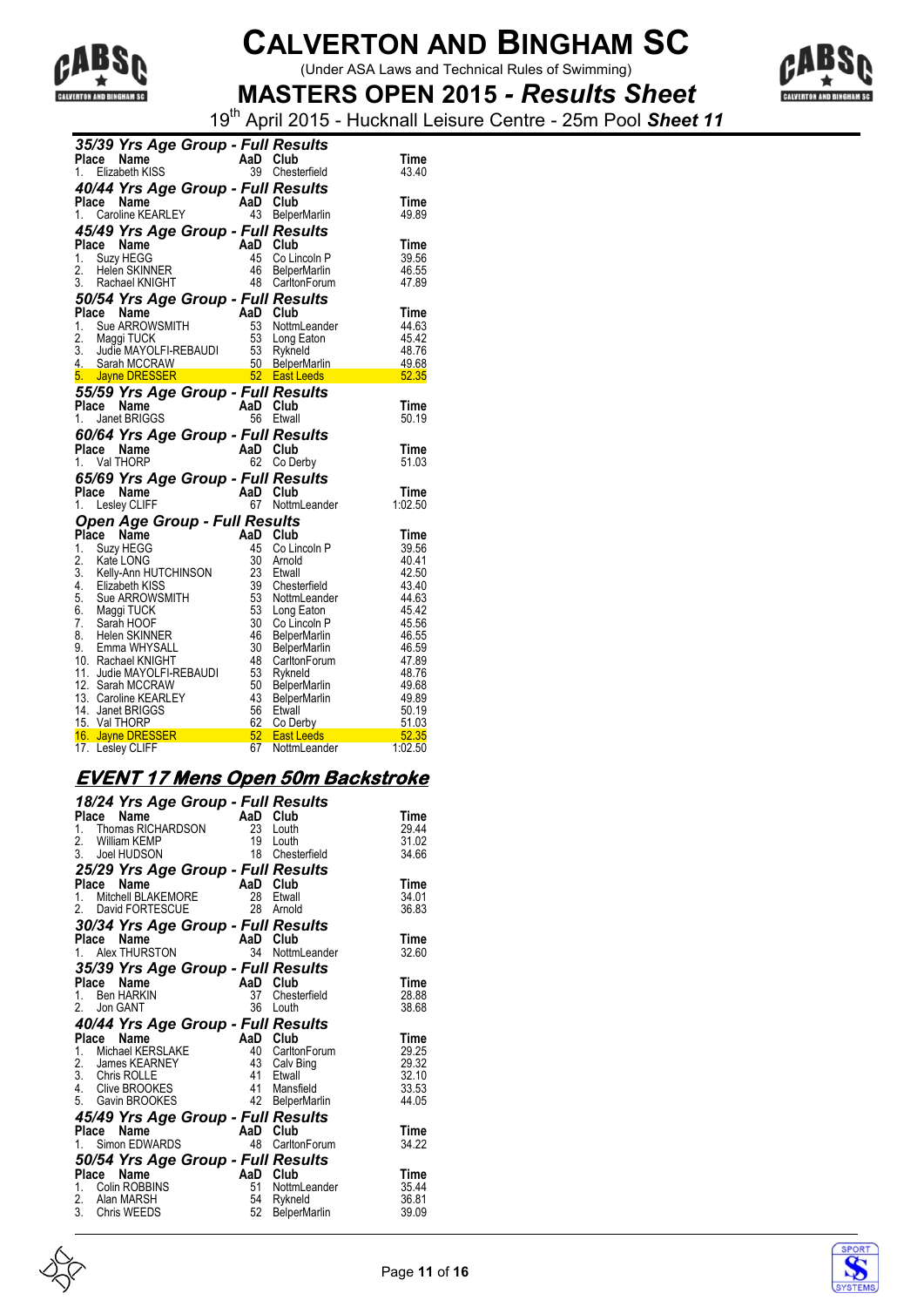

(Under ASA Laws and Technical Rules of Swimming)



**MASTERS OPEN 2015** *- Results Sheet* 19th April 2015 - Hucknall Leisure Centre - 25m Pool *Sheet 12*

|    |       | 55/59 Yrs Age Group - Full Results                   |          |                     |       |
|----|-------|------------------------------------------------------|----------|---------------------|-------|
|    | Place | <b>Ce Name AaD Club</b><br>Charles HILLYER 55 Leices |          |                     | Time  |
|    |       |                                                      |          | Leicester Ma        | 45.59 |
|    |       | 60/64 Yrs Age Group - Full Results                   |          |                     |       |
|    | Place | Name                                                 | AaD      | Club                | Time  |
| 1. |       | Dave THORP                                           | 64       | Co Derby            | 39.70 |
|    |       | <b>Open Age Group - Full Results</b>                 |          |                     |       |
|    | Place | Name                                                 | AaD Club |                     | Time  |
| 1. |       | <b>Ben HARKIN</b>                                    | 37       | Chesterfield        | 28.88 |
| 2. |       | Michael KERSLAKE                                     |          | 40 CarltonForum     | 29.25 |
| 3. |       | James KEARNEY                                        |          | 43 Calv Bing        | 29.32 |
| 4. |       | Thomas RICHARDSON                                    | 23       | Louth               | 29.44 |
| 5. |       | William KEMP                                         | 19       | Louth               | 31.02 |
|    |       | 6. Chris ROLLE                                       | 41       | Etwall              | 32.10 |
| 7. |       | Alex THURSTON                                        | 34       | NottmLeander        | 32.60 |
|    |       | 8. Clive BROOKES                                     | 41       | Mansfield           | 33.53 |
| 9. |       | Mitchell BLAKEMORE                                   | 28       | Etwall              | 34.01 |
|    |       | 10. Simon EDWARDS                                    |          | 48 CarltonForum     | 34.22 |
|    |       | 11. Joel HUDSON                                      | 18       | Chesterfield        | 34.66 |
|    |       | 12. Colin ROBBINS                                    | 51       | NottmLeander        | 35.44 |
|    |       | 13. Alan MARSH                                       | 54       | Rykneld             | 36.81 |
|    |       | 14. David FORTESCUE                                  | 28       | Arnold              | 36.83 |
|    |       | 15. Jon GANT                                         | 36       | Louth               | 38.68 |
|    |       | 16. Chris WEEDS                                      | 52       | <b>BelperMarlin</b> | 39.09 |
|    |       | 17. Dave THORP                                       | 64       | Co Derby            | 39.70 |
|    |       | 18. Gavin BROOKES                                    | 42       | <b>BelperMarlin</b> | 44.05 |
|    |       | 19. Charles HILLYER                                  | 55       | Leicester Ma        | 45.59 |

#### **EVENT 18 Womens Open 100m Backstroke**

| 18/24 Yrs Age Group - Full Results                                                                                                                                                                                                                                                                           |                           |                 |         |         |
|--------------------------------------------------------------------------------------------------------------------------------------------------------------------------------------------------------------------------------------------------------------------------------------------------------------|---------------------------|-----------------|---------|---------|
| Place<br>Name<br>$\begin{array}{cc}\n\mathbf{ge} & \cdots & \mathbf{A} & \mathbf{on} & \mathbf{on} \\ \vdots & \vdots & \ddots & \vdots & \vdots \\ \mathbf{A} & \mathbf{a} & \mathbf{on} & \mathbf{on} \\ \mathbf{a} & \mathbf{on} & \mathbf{on} \\ \mathbf{on} & \mathbf{on} & \mathbf{on} \\ \end{array}$ |                           |                 | Time    | 50      |
| 1.<br>Elizabeth BISHOP                                                                                                                                                                                                                                                                                       |                           |                 | 1:10.57 | 34.04   |
| 2.<br>Alishia PALMER                                                                                                                                                                                                                                                                                         |                           |                 | 1:15.12 | 36.36   |
| 3. Jo PATTERSON                                                                                                                                                                                                                                                                                              | 23 Arnoid<br>24 Calv Bing |                 | 1:18.83 | 38.10   |
| 4. Kelly-Ann HUTCHINSON                                                                                                                                                                                                                                                                                      | 23 Etwall                 |                 | 1:27.24 | 41.50   |
| 5. Sarah HAYDEN                                                                                                                                                                                                                                                                                              |                           | 21 Calv Bing    | 1:35.50 | 46.02   |
| 25/29 Yrs Age Group - Full Results                                                                                                                                                                                                                                                                           |                           |                 |         |         |
| Place Name                                                                                                                                                                                                                                                                                                   | AaD Club                  |                 | Time    | 50      |
| Emma CARTER<br>1.                                                                                                                                                                                                                                                                                            | 27                        | NottmLeander    | 1:14.76 | 36.87   |
| 2.<br><b>Fliss PRIOR</b>                                                                                                                                                                                                                                                                                     |                           | 28 Calv Bing    | 1:17.99 | 38.60   |
| 35/39 Yrs Age Group - Full Results                                                                                                                                                                                                                                                                           |                           |                 |         |         |
| <b>Place Name</b>                                                                                                                                                                                                                                                                                            | AaD Club                  |                 | Time    | 50      |
| 1. Carolyn DYALL                                                                                                                                                                                                                                                                                             | 38 Etwall                 |                 | 1:34.44 | 43.42   |
| 40/44 Yrs Age Group - Full Results                                                                                                                                                                                                                                                                           |                           |                 |         |         |
| Place Name                                                                                                                                                                                                                                                                                                   | AaD Club                  |                 | Time    | 50      |
| 1. Karen BATES                                                                                                                                                                                                                                                                                               | 43 Rugby                  |                 | 1:22.00 | 38.74   |
|                                                                                                                                                                                                                                                                                                              |                           |                 |         |         |
| 45/49 Yrs Age Group - Full Results                                                                                                                                                                                                                                                                           |                           |                 |         |         |
| Place Name                                                                                                                                                                                                                                                                                                   | AaD Club                  |                 | Time    | 50      |
| 1. Helen SKINNER                                                                                                                                                                                                                                                                                             |                           | 46 BelperMarlin | 1:29.59 | 43.18   |
| 65/69 Yrs Age Group - Full Results                                                                                                                                                                                                                                                                           |                           |                 |         |         |
| Place Name                                                                                                                                                                                                                                                                                                   | AaD Club                  |                 | Time    | 50      |
| 1. Lesley CLIFF                                                                                                                                                                                                                                                                                              |                           | 67 NottmLeander | 2:06.14 | 1:01.17 |
| <b>Open Age Group - Full Results</b>                                                                                                                                                                                                                                                                         |                           |                 |         |         |
| Place Name                                                                                                                                                                                                                                                                                                   | AaD Club                  |                 | Time    | 50      |
| Elizabeth BISHOP<br>1.                                                                                                                                                                                                                                                                                       |                           | 21 Co Derby     | 1:10.57 | 34.04   |
| 2. Emma CARTER                                                                                                                                                                                                                                                                                               |                           | 27 NottmLeander | 1:14.76 | 36.87   |
| 3. Alishia PALMER                                                                                                                                                                                                                                                                                            | 23 Arnold                 |                 | 1:15.12 | 36.36   |
| 4. Fliss PRIOR                                                                                                                                                                                                                                                                                               |                           | 28 Calv Bing    | 1:17.99 | 38.60   |
| 5. Jo PATTERSON                                                                                                                                                                                                                                                                                              |                           | 24 Calv Bing    | 1:18.83 | 38.10   |
| 6. Karen BATES                                                                                                                                                                                                                                                                                               | 43 Rugby                  |                 | 1:22.00 | 38.74   |
| 7. Kelly-Ann HUTCHINSON                                                                                                                                                                                                                                                                                      | 23 Etwall                 |                 | 1:27.24 | 41.50   |
| 8. Helen SKINNER                                                                                                                                                                                                                                                                                             |                           | 46 BelperMarlin | 1:29.59 | 43.18   |
| 9. Carolyn DYALL                                                                                                                                                                                                                                                                                             | 38 Etwall                 |                 | 1 34 44 | 43.42   |
| 10. Sarah HAYDEN                                                                                                                                                                                                                                                                                             |                           | 21 Calv Bing    | 1:35.50 | 46.02   |
| 11. Lesley CLIFF                                                                                                                                                                                                                                                                                             | 67                        | NottmLeander    | 2:06.14 | 1:01.17 |

### **EVENT 19 Mens Open 100m Freestyle**

|                                    | 18/24 Yrs Age Group - Full Results |          |                        |                    |                |  |
|------------------------------------|------------------------------------|----------|------------------------|--------------------|----------------|--|
| Place                              | Name                               |          | AaD Club               | Time               | 50             |  |
| 1.                                 | William KEMP                       | 19       | Louth                  | 58.70              | 28.45          |  |
| 2.                                 | Joel HUDSON                        | 18       | Chesterfield           | 1:01.37            | 29.70          |  |
| 3.                                 | Nathan SUTTON                      | 18       | CarltonForum           | 1:02.14            | 30.60          |  |
| 25/29 Yrs Age Group - Full Results |                                    |          |                        |                    |                |  |
|                                    |                                    |          |                        |                    |                |  |
| <b>Place</b>                       | Name                               | AaD      | Club                   | Time               | 50             |  |
| $1_{\cdot}$                        | Danny ANDERSON                     | 26       | NottmLeander           | 56.63              | 27.63          |  |
| 2.                                 | <b>Jack CHAMBERS</b>               | 27       | Chesterfield           | 1:00.04            | 28.87          |  |
| 3.                                 | <b>Callum HENLEY</b>               | 26       | Long Eaton             | 1:00.25            | 28.26          |  |
| 4.                                 | lan HANSFORD<br>David FORTESCUE    | 28<br>28 | Gainsborough<br>Arnold | 1:07.41<br>1:09.52 | 33.42<br>32.30 |  |



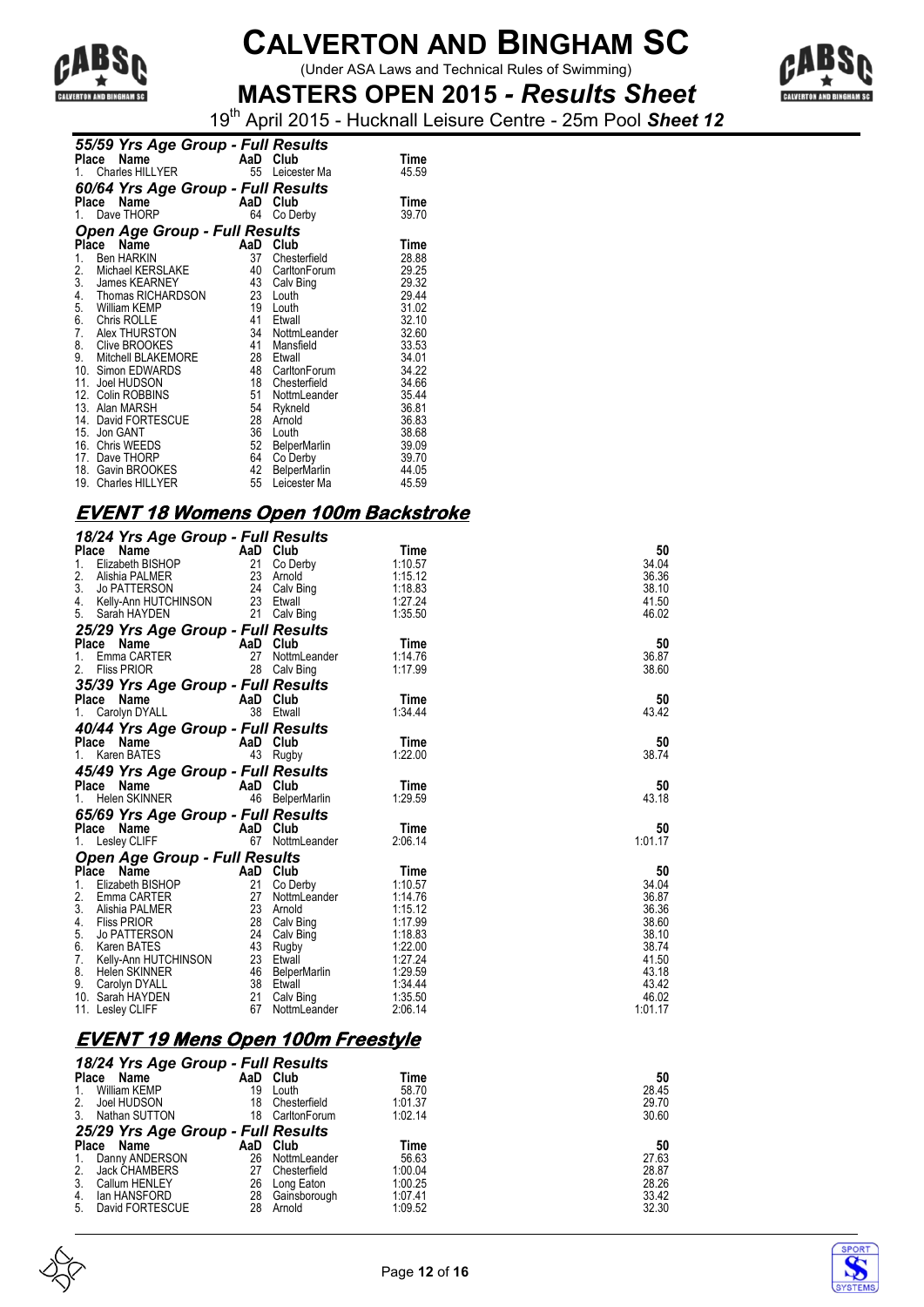

(Under ASA Laws and Technical Rules of Swimming)



**MASTERS OPEN 2015** *- Results Sheet* 19th April 2015 - Hucknall Leisure Centre - 25m Pool *Sheet 13*

| 30/34 Yrs Age Group - Full Results         |                                       |                    |                |
|--------------------------------------------|---------------------------------------|--------------------|----------------|
| Place<br>Name                              | AaD Club                              | Time               | 50             |
| Alex THURSTON<br>1.                        | 34 NottmLeander                       | 53.80              | 25.87          |
| 2.<br>Craig OLIVER                         | 32 Louth                              | 57.35              | 27.87          |
| 35/39 Yrs Age Group - Full Results         |                                       |                    |                |
| Place Name                                 | AaD Club                              | Time               | 50             |
| 1.<br>Ben HARKIN                           | 37<br>Chesterfield                    | 55.90              | 27.37          |
| Matt LEACH<br>2.                           | 39 Long Eaton                         | 58.26              | 28.30          |
| 40/44 Yrs Age Group - Full Results         |                                       |                    |                |
| Place<br>Name                              | AaD Club                              | Time               | 50             |
| 1.<br>Michael KERSLAKE                     | 40<br>CarltonForum                    | 56.52              | 27.88          |
| 2.<br>Steven VICKERS<br>3.<br>Ed JEFFRIES  | 44<br>CarltonForum<br>43 Bramcote     | 1:11.07<br>1:14.03 | 33.77<br>35.62 |
| 4.<br>Gavin BROOKES                        | 42 BelperMarlin                       | 1:20.02            | 39.21          |
| 5.<br>Stephen DYMOND                       | 43 BelperMarlin                       | 1:22.89            | 40.16          |
| 6.<br>Gary JOHNSON                         | 43 Hucknall Lin                       | 1.23.43            | 40.19          |
| 45/49 Yrs Age Group - Full Results         |                                       |                    |                |
| Place Name                                 | AaD Club                              | Time               | 50             |
| 1.<br><b>Garry VICKERS</b>                 | 47<br>Etwall                          | 58.69              | 27.91          |
| 2.<br>Adrian BREMNER                       | 48<br>Calv Bing                       | 1:08.75            | 34.14          |
| 3.<br>Clive SMITH                          | 46 Etwall                             | 1:13.97            | 35.10          |
| 50/54 Yrs Age Group - Full Results         |                                       |                    |                |
| Place Name                                 | Club<br>AaD                           | Time               | 50             |
| 1.<br>Mark PATTERSON<br>2.                 | 51<br>Calv Bing<br>51                 | 1:00.13<br>1:03.56 | 29.50          |
| Colin ROBBINS<br>3.<br>Joe MCELHINNEY      | NottmLeander<br>53<br>CarltonForum    | 1:09.58            | 30.23<br>32.63 |
| 4.<br><b>Chris WEEDS</b>                   | 52 BelperMarlin                       | 1:15.15            | 35.93          |
| 55/59 Yrs Age Group - Full Results         |                                       |                    |                |
|                                            |                                       |                    |                |
|                                            |                                       |                    |                |
| Place Name<br>David BRADFORD<br>1.         | AaD Club<br>57 Chesterfield           | Time<br>1:06.93    | 50<br>32.25    |
|                                            |                                       |                    |                |
| <b>Open Age Group - Full Results</b>       | AaD<br>Club                           | Time               | 50             |
| Place Name<br>1.<br>Alex THURSTON          | 34<br>NottmLeander                    | 53.80              | 25.87          |
| 2.<br><b>Ben HARKIN</b>                    | 37<br>Chesterfield                    | 55.90              | 27.37          |
| 3.<br>Michael KERSLAKE                     | 40<br>CarltonForum                    | 56.52              | 27.88          |
| 4.<br>Danny ANDERSON                       | 26 NottmLeander                       | 56.63              | 27.63          |
| 5.<br>Craig OLIVER                         | 32 Louth                              | 57.35              | 27.87          |
| 6.<br>Matt LEACH<br>7.                     | 39<br>Long Eaton<br>47<br>Etwall      | 58.26<br>58.69     | 28.30<br>27.91 |
| <b>Garry VICKERS</b><br>8.<br>William KEMP | 19<br>Louth                           | 58.70              | 28.45          |
| 9.<br>Jack CHAMBERS                        | 27<br>Chesterfield                    | 1:00.04            | 28.87          |
| 10 <sub>1</sub><br>Mark PATTERSON          | 51<br>Calv Bing                       | 1:00.13            | 29.50          |
| 11.<br>Callum HENLEY                       | 26<br>Long Eaton                      | 1:00.25            | 28.26          |
| Joel HUDSON<br>12.                         | 18<br>Chesterfield                    | 1:01.37            | 29.70          |
| 13. Nathan SUTTON                          | 18<br>CarltonForum<br>51              | 1:02.14            | 30.60          |
| 14. Colin ROBBINS<br>15. David BRADFORD    | NottmLeander<br>57<br>Chesterfield    | 1:03.56<br>1:06.93 | 30.23<br>32.25 |
| 16.<br>lan HANSFORD                        | 28<br>Gainsborough                    | 1:07.41            | 33.42          |
| 17.<br>Adrian BREMNER                      | 48<br>Calv Bing                       | 1:08.75            | 34.14          |
| 18. David FORTESCUE                        | 28<br>Arnold                          | 1:09.52            | 32.30          |
| 19. Joe MCELHINNEY                         | 53<br>CarltonForum                    | 1:09.58            | 32.63          |
| 20. Steven VICKERS<br>21.                  | 44<br>CarltonForum                    | 1:11.07            | 33.77          |
| Clive SMITH<br>22. Ed JEFFRIES             | 46<br>Etwall<br>43<br><b>Bramcote</b> | 1:13.97<br>1:14.03 | 35.10<br>35.62 |
| 23. Chris WEEDS                            | 52 BelperMarlin                       | 1:15.15            | 35.93          |
| 24. Gavin BROOKES                          | 42<br><b>BelperMarlin</b>             | 1:20.02            | 39.21          |
| 25. Stephen DYMOND                         | 43<br>BelperMarlin                    | 1:22.89            | 40.16          |
| 26. Gary JOHNSON                           | 43<br>Hucknall Lin                    | 1:23.43            | 40.19          |

### **EVENT 20 Mens/Womens Open 200m Free.Team**

|    | <b>Place</b><br>Name  | A.G  | Club                | Time    | 50    | 100     | 150     |
|----|-----------------------|------|---------------------|---------|-------|---------|---------|
|    | Chesterfield SC       | Open | Chesterfield        | 1:58.47 | 31.97 | 1:04.79 | 1:31.75 |
| 2. | Nottingham Leander SC | Open | NottmLeander        | 2:01.65 | 33.64 | 1:04.91 | 1:32.38 |
| 3. | <b>CABSC</b>          | Open | Calv Bing           | 2:08.39 | 31.20 | 1:09.83 | 1:36.93 |
| 4. | Belper Marlin - A     | Open | <b>BelperMarlin</b> | 2:18.11 | 33.89 | 1:13.20 | 1:49.78 |
| 5. | Belper Marlin - B     | Open | <b>BelperMarlin</b> | 2:38.15 | 40.95 | 1:23.86 | 2:00.93 |

### **EVENT 21 Womens Open 50m Freestyle**

|                                    | 18/24 Yrs Age Group - Full Results |          |              |       |  |  |
|------------------------------------|------------------------------------|----------|--------------|-------|--|--|
|                                    | Place Name                         | AaD Club |              | Time  |  |  |
| 1.                                 | Elizabeth BISHOP                   |          | 21 Co Derby  | 29.77 |  |  |
|                                    | 2. Alishia PALMER                  |          | 23 Arnold    | 32.06 |  |  |
| 3.                                 | Hannah JOHNSON                     |          | 22 Calv Bing | 33.09 |  |  |
| 4 <sup>1</sup>                     | Rosie NEEDHAM                      |          | 22 Calv Bing | 33.46 |  |  |
| 5.                                 | Sarah HAYDEN                       | 21       | Calv Bing    | 38.08 |  |  |
| 25/29 Yrs Age Group - Full Results |                                    |          |              |       |  |  |
|                                    | Place Name                         | AaD Club |              | Time  |  |  |
|                                    | 1. Leanne ATKINS                   | 29       | Co Derby     | 29.06 |  |  |



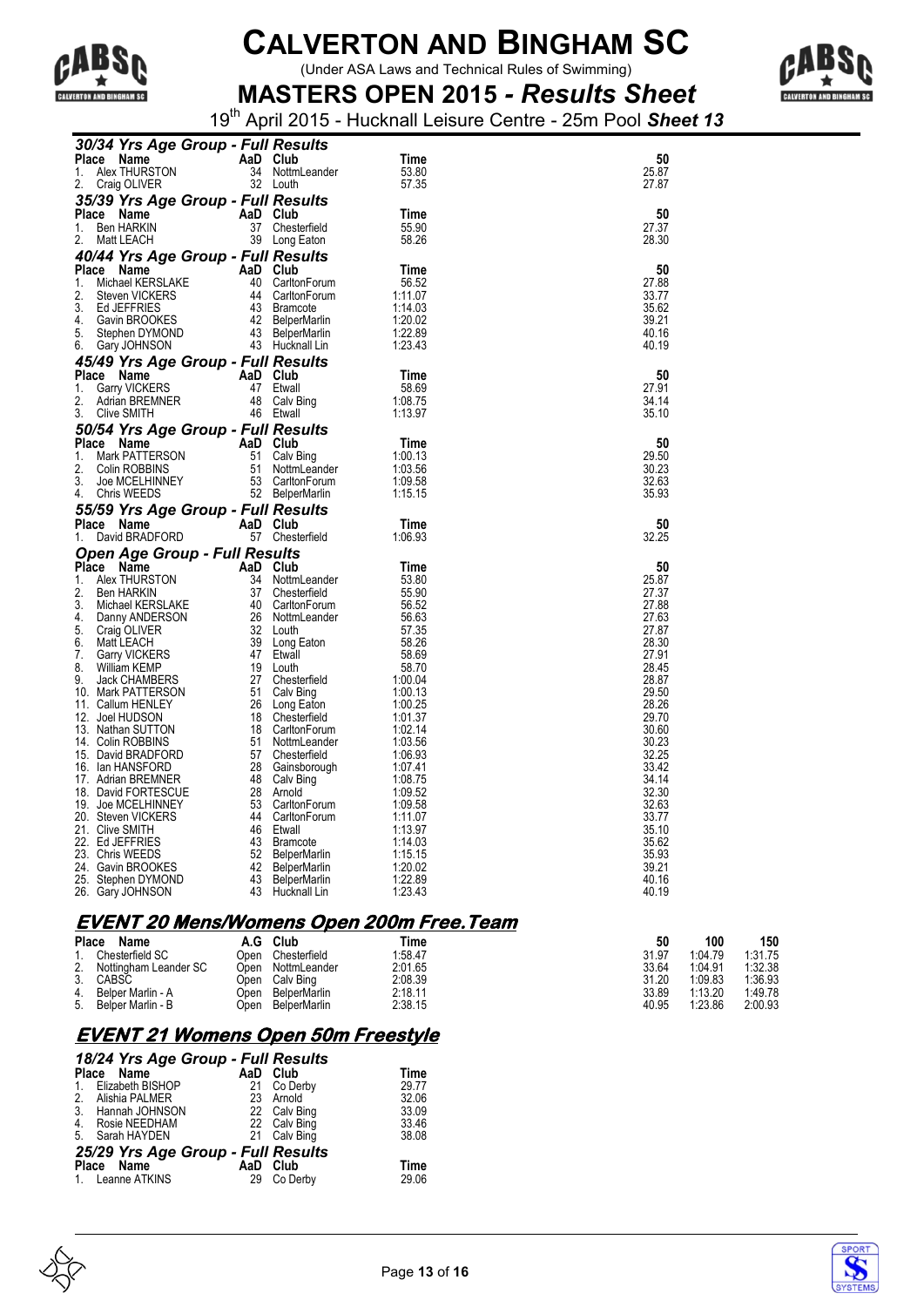

(Under ASA Laws and Technical Rules of Swimming)



**MASTERS OPEN 2015** *- Results Sheet* 19th April 2015 - Hucknall Leisure Centre - 25m Pool *Sheet 14*

| AaD Club<br>Place<br>Name<br>$\mathbb{R}^{n \times n}$<br>Kate LONG<br>30<br>1.<br>Arnold<br>30 BelperMarlin<br>Emma WHYSALL<br>2.<br>35/39 Yrs Age Group - Full Results<br>Place Name<br>AaD Club<br>Time<br>39<br>1.<br>Elizabeth KISS<br>Chesterfield<br>32.63<br>2.<br>38<br>Carolyn DYALL<br>33.81<br>Etwall<br>3.<br>Michelle BAXTER<br>36 CarltonForum<br>34.30<br>40/44 Yrs Age Group - Full Results<br>AaD Club<br>Place Name<br>Time<br>1. Helen ROLLE<br>40<br>29.97<br>Etwall<br>Caroline KEARLEY<br>43 BelperMarlin<br>39.50<br>2.<br>45/49 Yrs Age Group - Full Results<br>Place Name<br>AaD Club<br>45<br>1.<br>Suzy HEGG<br>Co Lincoln P<br>48<br>2.<br>Rachael KNIGHT<br>CarltonForum<br>46 BelperMarlin<br>3. Helen SKINNER<br>50/54 Yrs Age Group - Full Results<br>Place<br>AaD Club<br>Time<br>Sue ARROWSMITH<br>53<br>1.<br>NottmLeander<br>33.82<br>2. Judie MAYOLFI-REBAUDI<br>53 Rykneld<br>37.76<br>$\frac{38.87}{2}$<br>3. Jayne DRESSER 62 East Leeds<br>4. Sarah MCCRAW 650 BelperMarlin<br>40.75<br>55/59 Yrs Age Group - Full Results<br>Place Name<br>AaD Club<br>Janet BRIGGS<br>56 Etwall<br>1.<br>60/64 Yrs Age Group - Full Results<br>AaD<br>Place<br>Name<br>Club<br>Time<br>1. Val THORP<br>62<br>Co Derby<br>37.13<br>65/69 Yrs Age Group - Full Results<br>AaD<br>Place Name<br>Club<br>Time<br>67<br>1.<br>Lesley CLIFF<br>NottmLeander<br>44.97<br>Open Age Group - Full Results<br>Place Name<br>AaD<br>Club<br>29<br>1.<br>Leanne ATKINS<br>Co Derby<br>2.<br>21<br>Elizabeth BISHOP<br>Co Derby<br>3.<br>40<br>Etwall<br>Helen ROLLE<br>4. Kate LONG<br>30<br>Arnold<br>5. Alishia PALMER<br>23<br>Arnold<br>6. Elizabeth KISS<br>7. Hannah JOHNSON<br>39<br>Chesterfield<br>22<br>Calv Bing<br>45<br>8.<br>Suzy HEGG<br>Co Lincoln P<br>22<br>9.<br>Calv Bing<br>Rosie NEEDHAM<br>10. Carolyn DYALL<br>38<br>Etwall<br>11. Sue ARROWSMITH<br>53<br>NottmLeander<br>12. Rachael KNIGHT<br>48<br>CarltonForum<br>13. Michelle BAXTER<br>36<br>CarltonForum<br>14. Helen SKINNER<br>46<br><b>BelperMarlin</b><br>62<br>15. Val THORP<br>Co Derby<br>16. Judie MAYOLFI-REBAUDI<br>17. Sarah HAYDEN<br>53<br>Rykneld<br>21<br>Calv Bing<br>18. Janet BRIGGS<br>56<br>Etwall<br>$\frac{30.22}{38.87}$<br>19. Jayne DRESSER<br>52 <sub>2</sub><br><b>East Leeds</b><br>43<br>20. Caroline KEARLEY<br><b>BelperMarlin</b><br>30<br>21. Emma WHYSALL<br><b>BelperMarlin</b><br>22. Sarah MCCRAW<br>50<br><b>BelperMarlin</b> | 30/34 Yrs Age Group - Full Results |    |              |       |
|--------------------------------------------------------------------------------------------------------------------------------------------------------------------------------------------------------------------------------------------------------------------------------------------------------------------------------------------------------------------------------------------------------------------------------------------------------------------------------------------------------------------------------------------------------------------------------------------------------------------------------------------------------------------------------------------------------------------------------------------------------------------------------------------------------------------------------------------------------------------------------------------------------------------------------------------------------------------------------------------------------------------------------------------------------------------------------------------------------------------------------------------------------------------------------------------------------------------------------------------------------------------------------------------------------------------------------------------------------------------------------------------------------------------------------------------------------------------------------------------------------------------------------------------------------------------------------------------------------------------------------------------------------------------------------------------------------------------------------------------------------------------------------------------------------------------------------------------------------------------------------------------------------------------------------------------------------------------------------------------------------------------------------------------------------------------------------------------------------------------------------------------------------------------------------------------------------------------------------------------------------------------------------------------------------------------------------------------------------------------------------------------------------------------------------------------------------------------|------------------------------------|----|--------------|-------|
|                                                                                                                                                                                                                                                                                                                                                                                                                                                                                                                                                                                                                                                                                                                                                                                                                                                                                                                                                                                                                                                                                                                                                                                                                                                                                                                                                                                                                                                                                                                                                                                                                                                                                                                                                                                                                                                                                                                                                                                                                                                                                                                                                                                                                                                                                                                                                                                                                                                                    |                                    |    |              | Time  |
|                                                                                                                                                                                                                                                                                                                                                                                                                                                                                                                                                                                                                                                                                                                                                                                                                                                                                                                                                                                                                                                                                                                                                                                                                                                                                                                                                                                                                                                                                                                                                                                                                                                                                                                                                                                                                                                                                                                                                                                                                                                                                                                                                                                                                                                                                                                                                                                                                                                                    |                                    |    |              | 30.37 |
|                                                                                                                                                                                                                                                                                                                                                                                                                                                                                                                                                                                                                                                                                                                                                                                                                                                                                                                                                                                                                                                                                                                                                                                                                                                                                                                                                                                                                                                                                                                                                                                                                                                                                                                                                                                                                                                                                                                                                                                                                                                                                                                                                                                                                                                                                                                                                                                                                                                                    |                                    |    |              | 39.60 |
|                                                                                                                                                                                                                                                                                                                                                                                                                                                                                                                                                                                                                                                                                                                                                                                                                                                                                                                                                                                                                                                                                                                                                                                                                                                                                                                                                                                                                                                                                                                                                                                                                                                                                                                                                                                                                                                                                                                                                                                                                                                                                                                                                                                                                                                                                                                                                                                                                                                                    |                                    |    |              |       |
|                                                                                                                                                                                                                                                                                                                                                                                                                                                                                                                                                                                                                                                                                                                                                                                                                                                                                                                                                                                                                                                                                                                                                                                                                                                                                                                                                                                                                                                                                                                                                                                                                                                                                                                                                                                                                                                                                                                                                                                                                                                                                                                                                                                                                                                                                                                                                                                                                                                                    |                                    |    |              |       |
|                                                                                                                                                                                                                                                                                                                                                                                                                                                                                                                                                                                                                                                                                                                                                                                                                                                                                                                                                                                                                                                                                                                                                                                                                                                                                                                                                                                                                                                                                                                                                                                                                                                                                                                                                                                                                                                                                                                                                                                                                                                                                                                                                                                                                                                                                                                                                                                                                                                                    |                                    |    |              |       |
|                                                                                                                                                                                                                                                                                                                                                                                                                                                                                                                                                                                                                                                                                                                                                                                                                                                                                                                                                                                                                                                                                                                                                                                                                                                                                                                                                                                                                                                                                                                                                                                                                                                                                                                                                                                                                                                                                                                                                                                                                                                                                                                                                                                                                                                                                                                                                                                                                                                                    |                                    |    |              |       |
|                                                                                                                                                                                                                                                                                                                                                                                                                                                                                                                                                                                                                                                                                                                                                                                                                                                                                                                                                                                                                                                                                                                                                                                                                                                                                                                                                                                                                                                                                                                                                                                                                                                                                                                                                                                                                                                                                                                                                                                                                                                                                                                                                                                                                                                                                                                                                                                                                                                                    |                                    |    |              |       |
|                                                                                                                                                                                                                                                                                                                                                                                                                                                                                                                                                                                                                                                                                                                                                                                                                                                                                                                                                                                                                                                                                                                                                                                                                                                                                                                                                                                                                                                                                                                                                                                                                                                                                                                                                                                                                                                                                                                                                                                                                                                                                                                                                                                                                                                                                                                                                                                                                                                                    |                                    |    |              |       |
|                                                                                                                                                                                                                                                                                                                                                                                                                                                                                                                                                                                                                                                                                                                                                                                                                                                                                                                                                                                                                                                                                                                                                                                                                                                                                                                                                                                                                                                                                                                                                                                                                                                                                                                                                                                                                                                                                                                                                                                                                                                                                                                                                                                                                                                                                                                                                                                                                                                                    |                                    |    |              |       |
|                                                                                                                                                                                                                                                                                                                                                                                                                                                                                                                                                                                                                                                                                                                                                                                                                                                                                                                                                                                                                                                                                                                                                                                                                                                                                                                                                                                                                                                                                                                                                                                                                                                                                                                                                                                                                                                                                                                                                                                                                                                                                                                                                                                                                                                                                                                                                                                                                                                                    |                                    |    |              |       |
|                                                                                                                                                                                                                                                                                                                                                                                                                                                                                                                                                                                                                                                                                                                                                                                                                                                                                                                                                                                                                                                                                                                                                                                                                                                                                                                                                                                                                                                                                                                                                                                                                                                                                                                                                                                                                                                                                                                                                                                                                                                                                                                                                                                                                                                                                                                                                                                                                                                                    |                                    |    |              |       |
|                                                                                                                                                                                                                                                                                                                                                                                                                                                                                                                                                                                                                                                                                                                                                                                                                                                                                                                                                                                                                                                                                                                                                                                                                                                                                                                                                                                                                                                                                                                                                                                                                                                                                                                                                                                                                                                                                                                                                                                                                                                                                                                                                                                                                                                                                                                                                                                                                                                                    |                                    |    |              |       |
|                                                                                                                                                                                                                                                                                                                                                                                                                                                                                                                                                                                                                                                                                                                                                                                                                                                                                                                                                                                                                                                                                                                                                                                                                                                                                                                                                                                                                                                                                                                                                                                                                                                                                                                                                                                                                                                                                                                                                                                                                                                                                                                                                                                                                                                                                                                                                                                                                                                                    |                                    |    |              |       |
|                                                                                                                                                                                                                                                                                                                                                                                                                                                                                                                                                                                                                                                                                                                                                                                                                                                                                                                                                                                                                                                                                                                                                                                                                                                                                                                                                                                                                                                                                                                                                                                                                                                                                                                                                                                                                                                                                                                                                                                                                                                                                                                                                                                                                                                                                                                                                                                                                                                                    |                                    |    |              | Time  |
|                                                                                                                                                                                                                                                                                                                                                                                                                                                                                                                                                                                                                                                                                                                                                                                                                                                                                                                                                                                                                                                                                                                                                                                                                                                                                                                                                                                                                                                                                                                                                                                                                                                                                                                                                                                                                                                                                                                                                                                                                                                                                                                                                                                                                                                                                                                                                                                                                                                                    |                                    |    |              | 33.13 |
|                                                                                                                                                                                                                                                                                                                                                                                                                                                                                                                                                                                                                                                                                                                                                                                                                                                                                                                                                                                                                                                                                                                                                                                                                                                                                                                                                                                                                                                                                                                                                                                                                                                                                                                                                                                                                                                                                                                                                                                                                                                                                                                                                                                                                                                                                                                                                                                                                                                                    |                                    |    |              | 33.94 |
|                                                                                                                                                                                                                                                                                                                                                                                                                                                                                                                                                                                                                                                                                                                                                                                                                                                                                                                                                                                                                                                                                                                                                                                                                                                                                                                                                                                                                                                                                                                                                                                                                                                                                                                                                                                                                                                                                                                                                                                                                                                                                                                                                                                                                                                                                                                                                                                                                                                                    |                                    |    |              | 35.32 |
|                                                                                                                                                                                                                                                                                                                                                                                                                                                                                                                                                                                                                                                                                                                                                                                                                                                                                                                                                                                                                                                                                                                                                                                                                                                                                                                                                                                                                                                                                                                                                                                                                                                                                                                                                                                                                                                                                                                                                                                                                                                                                                                                                                                                                                                                                                                                                                                                                                                                    |                                    |    |              |       |
|                                                                                                                                                                                                                                                                                                                                                                                                                                                                                                                                                                                                                                                                                                                                                                                                                                                                                                                                                                                                                                                                                                                                                                                                                                                                                                                                                                                                                                                                                                                                                                                                                                                                                                                                                                                                                                                                                                                                                                                                                                                                                                                                                                                                                                                                                                                                                                                                                                                                    |                                    |    |              |       |
|                                                                                                                                                                                                                                                                                                                                                                                                                                                                                                                                                                                                                                                                                                                                                                                                                                                                                                                                                                                                                                                                                                                                                                                                                                                                                                                                                                                                                                                                                                                                                                                                                                                                                                                                                                                                                                                                                                                                                                                                                                                                                                                                                                                                                                                                                                                                                                                                                                                                    |                                    |    |              |       |
|                                                                                                                                                                                                                                                                                                                                                                                                                                                                                                                                                                                                                                                                                                                                                                                                                                                                                                                                                                                                                                                                                                                                                                                                                                                                                                                                                                                                                                                                                                                                                                                                                                                                                                                                                                                                                                                                                                                                                                                                                                                                                                                                                                                                                                                                                                                                                                                                                                                                    |                                    |    |              |       |
|                                                                                                                                                                                                                                                                                                                                                                                                                                                                                                                                                                                                                                                                                                                                                                                                                                                                                                                                                                                                                                                                                                                                                                                                                                                                                                                                                                                                                                                                                                                                                                                                                                                                                                                                                                                                                                                                                                                                                                                                                                                                                                                                                                                                                                                                                                                                                                                                                                                                    |                                    |    |              |       |
|                                                                                                                                                                                                                                                                                                                                                                                                                                                                                                                                                                                                                                                                                                                                                                                                                                                                                                                                                                                                                                                                                                                                                                                                                                                                                                                                                                                                                                                                                                                                                                                                                                                                                                                                                                                                                                                                                                                                                                                                                                                                                                                                                                                                                                                                                                                                                                                                                                                                    |                                    |    |              |       |
|                                                                                                                                                                                                                                                                                                                                                                                                                                                                                                                                                                                                                                                                                                                                                                                                                                                                                                                                                                                                                                                                                                                                                                                                                                                                                                                                                                                                                                                                                                                                                                                                                                                                                                                                                                                                                                                                                                                                                                                                                                                                                                                                                                                                                                                                                                                                                                                                                                                                    |                                    |    |              |       |
|                                                                                                                                                                                                                                                                                                                                                                                                                                                                                                                                                                                                                                                                                                                                                                                                                                                                                                                                                                                                                                                                                                                                                                                                                                                                                                                                                                                                                                                                                                                                                                                                                                                                                                                                                                                                                                                                                                                                                                                                                                                                                                                                                                                                                                                                                                                                                                                                                                                                    |                                    |    |              |       |
|                                                                                                                                                                                                                                                                                                                                                                                                                                                                                                                                                                                                                                                                                                                                                                                                                                                                                                                                                                                                                                                                                                                                                                                                                                                                                                                                                                                                                                                                                                                                                                                                                                                                                                                                                                                                                                                                                                                                                                                                                                                                                                                                                                                                                                                                                                                                                                                                                                                                    |                                    |    |              | Time  |
|                                                                                                                                                                                                                                                                                                                                                                                                                                                                                                                                                                                                                                                                                                                                                                                                                                                                                                                                                                                                                                                                                                                                                                                                                                                                                                                                                                                                                                                                                                                                                                                                                                                                                                                                                                                                                                                                                                                                                                                                                                                                                                                                                                                                                                                                                                                                                                                                                                                                    |                                    |    |              | 38.22 |
|                                                                                                                                                                                                                                                                                                                                                                                                                                                                                                                                                                                                                                                                                                                                                                                                                                                                                                                                                                                                                                                                                                                                                                                                                                                                                                                                                                                                                                                                                                                                                                                                                                                                                                                                                                                                                                                                                                                                                                                                                                                                                                                                                                                                                                                                                                                                                                                                                                                                    |                                    |    |              |       |
|                                                                                                                                                                                                                                                                                                                                                                                                                                                                                                                                                                                                                                                                                                                                                                                                                                                                                                                                                                                                                                                                                                                                                                                                                                                                                                                                                                                                                                                                                                                                                                                                                                                                                                                                                                                                                                                                                                                                                                                                                                                                                                                                                                                                                                                                                                                                                                                                                                                                    |                                    |    |              |       |
|                                                                                                                                                                                                                                                                                                                                                                                                                                                                                                                                                                                                                                                                                                                                                                                                                                                                                                                                                                                                                                                                                                                                                                                                                                                                                                                                                                                                                                                                                                                                                                                                                                                                                                                                                                                                                                                                                                                                                                                                                                                                                                                                                                                                                                                                                                                                                                                                                                                                    |                                    |    |              |       |
|                                                                                                                                                                                                                                                                                                                                                                                                                                                                                                                                                                                                                                                                                                                                                                                                                                                                                                                                                                                                                                                                                                                                                                                                                                                                                                                                                                                                                                                                                                                                                                                                                                                                                                                                                                                                                                                                                                                                                                                                                                                                                                                                                                                                                                                                                                                                                                                                                                                                    |                                    |    |              |       |
|                                                                                                                                                                                                                                                                                                                                                                                                                                                                                                                                                                                                                                                                                                                                                                                                                                                                                                                                                                                                                                                                                                                                                                                                                                                                                                                                                                                                                                                                                                                                                                                                                                                                                                                                                                                                                                                                                                                                                                                                                                                                                                                                                                                                                                                                                                                                                                                                                                                                    |                                    |    |              |       |
|                                                                                                                                                                                                                                                                                                                                                                                                                                                                                                                                                                                                                                                                                                                                                                                                                                                                                                                                                                                                                                                                                                                                                                                                                                                                                                                                                                                                                                                                                                                                                                                                                                                                                                                                                                                                                                                                                                                                                                                                                                                                                                                                                                                                                                                                                                                                                                                                                                                                    |                                    |    |              |       |
|                                                                                                                                                                                                                                                                                                                                                                                                                                                                                                                                                                                                                                                                                                                                                                                                                                                                                                                                                                                                                                                                                                                                                                                                                                                                                                                                                                                                                                                                                                                                                                                                                                                                                                                                                                                                                                                                                                                                                                                                                                                                                                                                                                                                                                                                                                                                                                                                                                                                    |                                    |    |              |       |
|                                                                                                                                                                                                                                                                                                                                                                                                                                                                                                                                                                                                                                                                                                                                                                                                                                                                                                                                                                                                                                                                                                                                                                                                                                                                                                                                                                                                                                                                                                                                                                                                                                                                                                                                                                                                                                                                                                                                                                                                                                                                                                                                                                                                                                                                                                                                                                                                                                                                    |                                    |    |              |       |
|                                                                                                                                                                                                                                                                                                                                                                                                                                                                                                                                                                                                                                                                                                                                                                                                                                                                                                                                                                                                                                                                                                                                                                                                                                                                                                                                                                                                                                                                                                                                                                                                                                                                                                                                                                                                                                                                                                                                                                                                                                                                                                                                                                                                                                                                                                                                                                                                                                                                    |                                    |    |              | Time  |
|                                                                                                                                                                                                                                                                                                                                                                                                                                                                                                                                                                                                                                                                                                                                                                                                                                                                                                                                                                                                                                                                                                                                                                                                                                                                                                                                                                                                                                                                                                                                                                                                                                                                                                                                                                                                                                                                                                                                                                                                                                                                                                                                                                                                                                                                                                                                                                                                                                                                    |                                    |    |              | 29.06 |
|                                                                                                                                                                                                                                                                                                                                                                                                                                                                                                                                                                                                                                                                                                                                                                                                                                                                                                                                                                                                                                                                                                                                                                                                                                                                                                                                                                                                                                                                                                                                                                                                                                                                                                                                                                                                                                                                                                                                                                                                                                                                                                                                                                                                                                                                                                                                                                                                                                                                    |                                    |    |              | 29.77 |
|                                                                                                                                                                                                                                                                                                                                                                                                                                                                                                                                                                                                                                                                                                                                                                                                                                                                                                                                                                                                                                                                                                                                                                                                                                                                                                                                                                                                                                                                                                                                                                                                                                                                                                                                                                                                                                                                                                                                                                                                                                                                                                                                                                                                                                                                                                                                                                                                                                                                    |                                    |    |              | 29.97 |
|                                                                                                                                                                                                                                                                                                                                                                                                                                                                                                                                                                                                                                                                                                                                                                                                                                                                                                                                                                                                                                                                                                                                                                                                                                                                                                                                                                                                                                                                                                                                                                                                                                                                                                                                                                                                                                                                                                                                                                                                                                                                                                                                                                                                                                                                                                                                                                                                                                                                    |                                    |    |              | 30.37 |
|                                                                                                                                                                                                                                                                                                                                                                                                                                                                                                                                                                                                                                                                                                                                                                                                                                                                                                                                                                                                                                                                                                                                                                                                                                                                                                                                                                                                                                                                                                                                                                                                                                                                                                                                                                                                                                                                                                                                                                                                                                                                                                                                                                                                                                                                                                                                                                                                                                                                    |                                    |    |              | 32.06 |
|                                                                                                                                                                                                                                                                                                                                                                                                                                                                                                                                                                                                                                                                                                                                                                                                                                                                                                                                                                                                                                                                                                                                                                                                                                                                                                                                                                                                                                                                                                                                                                                                                                                                                                                                                                                                                                                                                                                                                                                                                                                                                                                                                                                                                                                                                                                                                                                                                                                                    |                                    |    |              | 32.63 |
|                                                                                                                                                                                                                                                                                                                                                                                                                                                                                                                                                                                                                                                                                                                                                                                                                                                                                                                                                                                                                                                                                                                                                                                                                                                                                                                                                                                                                                                                                                                                                                                                                                                                                                                                                                                                                                                                                                                                                                                                                                                                                                                                                                                                                                                                                                                                                                                                                                                                    |                                    |    |              | 33.09 |
|                                                                                                                                                                                                                                                                                                                                                                                                                                                                                                                                                                                                                                                                                                                                                                                                                                                                                                                                                                                                                                                                                                                                                                                                                                                                                                                                                                                                                                                                                                                                                                                                                                                                                                                                                                                                                                                                                                                                                                                                                                                                                                                                                                                                                                                                                                                                                                                                                                                                    |                                    |    |              | 33.13 |
|                                                                                                                                                                                                                                                                                                                                                                                                                                                                                                                                                                                                                                                                                                                                                                                                                                                                                                                                                                                                                                                                                                                                                                                                                                                                                                                                                                                                                                                                                                                                                                                                                                                                                                                                                                                                                                                                                                                                                                                                                                                                                                                                                                                                                                                                                                                                                                                                                                                                    |                                    |    |              | 33.46 |
|                                                                                                                                                                                                                                                                                                                                                                                                                                                                                                                                                                                                                                                                                                                                                                                                                                                                                                                                                                                                                                                                                                                                                                                                                                                                                                                                                                                                                                                                                                                                                                                                                                                                                                                                                                                                                                                                                                                                                                                                                                                                                                                                                                                                                                                                                                                                                                                                                                                                    |                                    |    |              | 33.81 |
|                                                                                                                                                                                                                                                                                                                                                                                                                                                                                                                                                                                                                                                                                                                                                                                                                                                                                                                                                                                                                                                                                                                                                                                                                                                                                                                                                                                                                                                                                                                                                                                                                                                                                                                                                                                                                                                                                                                                                                                                                                                                                                                                                                                                                                                                                                                                                                                                                                                                    |                                    |    |              | 33.82 |
|                                                                                                                                                                                                                                                                                                                                                                                                                                                                                                                                                                                                                                                                                                                                                                                                                                                                                                                                                                                                                                                                                                                                                                                                                                                                                                                                                                                                                                                                                                                                                                                                                                                                                                                                                                                                                                                                                                                                                                                                                                                                                                                                                                                                                                                                                                                                                                                                                                                                    |                                    |    |              | 33.94 |
|                                                                                                                                                                                                                                                                                                                                                                                                                                                                                                                                                                                                                                                                                                                                                                                                                                                                                                                                                                                                                                                                                                                                                                                                                                                                                                                                                                                                                                                                                                                                                                                                                                                                                                                                                                                                                                                                                                                                                                                                                                                                                                                                                                                                                                                                                                                                                                                                                                                                    |                                    |    |              | 34.30 |
|                                                                                                                                                                                                                                                                                                                                                                                                                                                                                                                                                                                                                                                                                                                                                                                                                                                                                                                                                                                                                                                                                                                                                                                                                                                                                                                                                                                                                                                                                                                                                                                                                                                                                                                                                                                                                                                                                                                                                                                                                                                                                                                                                                                                                                                                                                                                                                                                                                                                    |                                    |    |              | 35.32 |
|                                                                                                                                                                                                                                                                                                                                                                                                                                                                                                                                                                                                                                                                                                                                                                                                                                                                                                                                                                                                                                                                                                                                                                                                                                                                                                                                                                                                                                                                                                                                                                                                                                                                                                                                                                                                                                                                                                                                                                                                                                                                                                                                                                                                                                                                                                                                                                                                                                                                    |                                    |    |              | 37.13 |
|                                                                                                                                                                                                                                                                                                                                                                                                                                                                                                                                                                                                                                                                                                                                                                                                                                                                                                                                                                                                                                                                                                                                                                                                                                                                                                                                                                                                                                                                                                                                                                                                                                                                                                                                                                                                                                                                                                                                                                                                                                                                                                                                                                                                                                                                                                                                                                                                                                                                    |                                    |    |              | 37.76 |
|                                                                                                                                                                                                                                                                                                                                                                                                                                                                                                                                                                                                                                                                                                                                                                                                                                                                                                                                                                                                                                                                                                                                                                                                                                                                                                                                                                                                                                                                                                                                                                                                                                                                                                                                                                                                                                                                                                                                                                                                                                                                                                                                                                                                                                                                                                                                                                                                                                                                    |                                    |    |              | 38.08 |
|                                                                                                                                                                                                                                                                                                                                                                                                                                                                                                                                                                                                                                                                                                                                                                                                                                                                                                                                                                                                                                                                                                                                                                                                                                                                                                                                                                                                                                                                                                                                                                                                                                                                                                                                                                                                                                                                                                                                                                                                                                                                                                                                                                                                                                                                                                                                                                                                                                                                    |                                    |    |              | 38.22 |
|                                                                                                                                                                                                                                                                                                                                                                                                                                                                                                                                                                                                                                                                                                                                                                                                                                                                                                                                                                                                                                                                                                                                                                                                                                                                                                                                                                                                                                                                                                                                                                                                                                                                                                                                                                                                                                                                                                                                                                                                                                                                                                                                                                                                                                                                                                                                                                                                                                                                    |                                    |    |              |       |
|                                                                                                                                                                                                                                                                                                                                                                                                                                                                                                                                                                                                                                                                                                                                                                                                                                                                                                                                                                                                                                                                                                                                                                                                                                                                                                                                                                                                                                                                                                                                                                                                                                                                                                                                                                                                                                                                                                                                                                                                                                                                                                                                                                                                                                                                                                                                                                                                                                                                    |                                    |    |              | 39.50 |
|                                                                                                                                                                                                                                                                                                                                                                                                                                                                                                                                                                                                                                                                                                                                                                                                                                                                                                                                                                                                                                                                                                                                                                                                                                                                                                                                                                                                                                                                                                                                                                                                                                                                                                                                                                                                                                                                                                                                                                                                                                                                                                                                                                                                                                                                                                                                                                                                                                                                    |                                    |    |              | 39.60 |
|                                                                                                                                                                                                                                                                                                                                                                                                                                                                                                                                                                                                                                                                                                                                                                                                                                                                                                                                                                                                                                                                                                                                                                                                                                                                                                                                                                                                                                                                                                                                                                                                                                                                                                                                                                                                                                                                                                                                                                                                                                                                                                                                                                                                                                                                                                                                                                                                                                                                    |                                    |    |              | 40.75 |
|                                                                                                                                                                                                                                                                                                                                                                                                                                                                                                                                                                                                                                                                                                                                                                                                                                                                                                                                                                                                                                                                                                                                                                                                                                                                                                                                                                                                                                                                                                                                                                                                                                                                                                                                                                                                                                                                                                                                                                                                                                                                                                                                                                                                                                                                                                                                                                                                                                                                    | 23. Lesley CLIFF                   | 67 | NottmLeander | 44.97 |

### **EVENT 22 Mens Open 50m Butterfly**

| 18/24 Yrs Age Group - Full Results<br>Place Name<br>Thomas RICHARDSON<br>1.<br>2. William KEMP<br>3. Joel HUDSON         | AaD Club<br>23<br>19<br>18 | Louth<br>Louth<br>Chesterfield                     | Time<br>27.93<br>29.71<br>32.01 |
|--------------------------------------------------------------------------------------------------------------------------|----------------------------|----------------------------------------------------|---------------------------------|
| 25/29 Yrs Age Group - Full Results<br>Name<br>Place<br>Callum HENLEY<br>1.<br>2. Danny ANDERSON<br>3. Mitchell BLAKEMORE | AaD<br>26<br>26<br>28      | Club<br>Long Eaton<br>NottmLeander<br>Etwall       | Time<br>28.57<br>28.90<br>32.25 |
| 30/34 Yrs Age Group - Full Results<br>Place Name<br>Alex THURSTON<br>1.<br>2.<br>Craig OLIVER                            | AaD Club<br>34<br>32       | NottmLeander<br>Louth                              | Time<br>26.90<br>29.50          |
| 35/39 Yrs Age Group - Full Results<br>Name<br>Place<br><b>Ben HARKIN</b><br>1.<br>2. Matt LEACH<br>3.<br>James COLVIN    | AaD<br>37<br>39<br>39      | Club<br>Chesterfield<br>Long Eaton<br>NottmLeander | Time<br>27.36<br>29.06<br>32.89 |



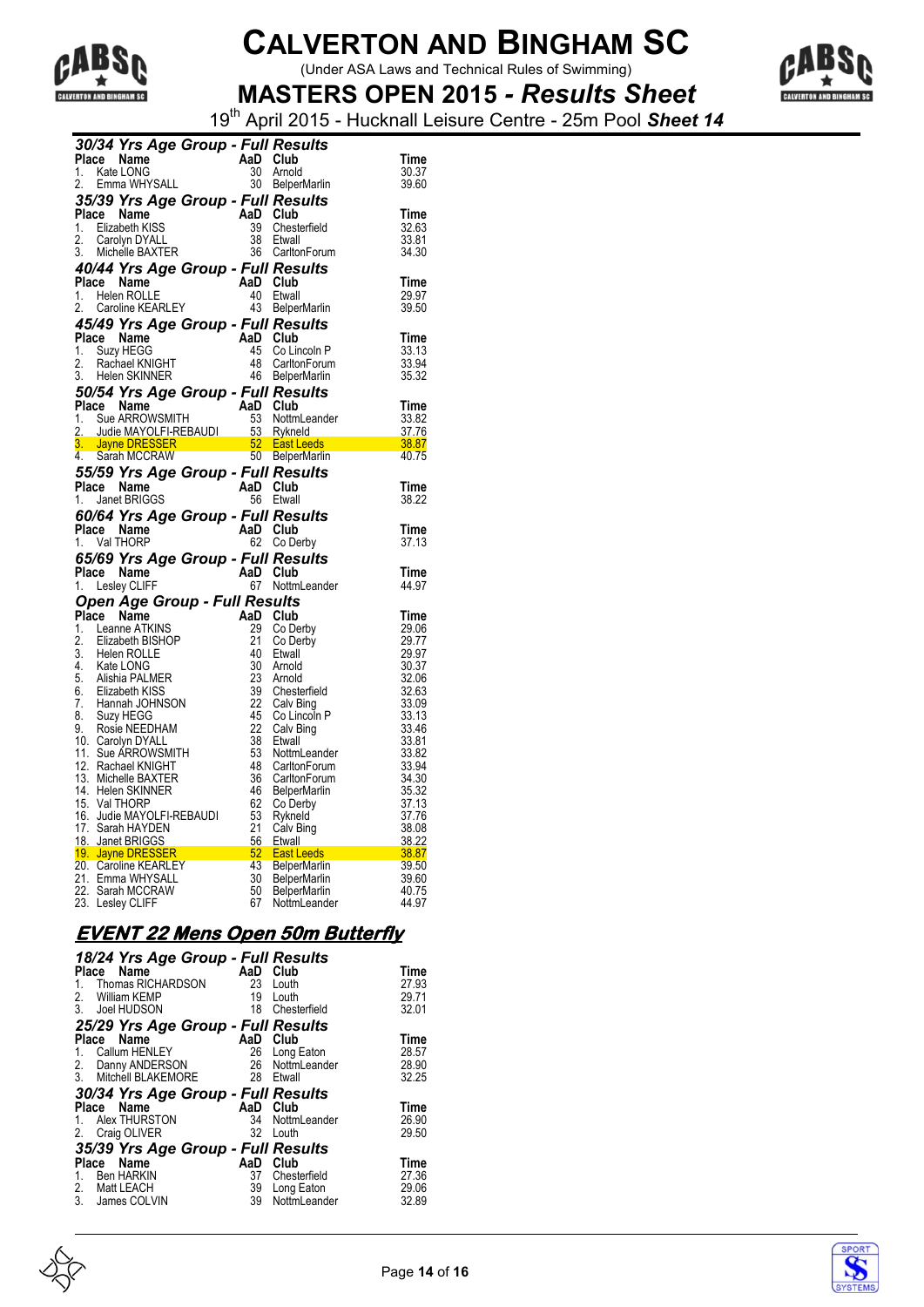

(Under ASA Laws and Technical Rules of Swimming)



**MASTERS OPEN 2015** *- Results Sheet* 19th April 2015 - Hucknall Leisure Centre - 25m Pool *Sheet 15*

|    |                | 40/44 Yrs Age Group - Full Results                                                                                                           |                                                  |                                    |                      |
|----|----------------|----------------------------------------------------------------------------------------------------------------------------------------------|--------------------------------------------------|------------------------------------|----------------------|
|    | Place Name     | an Ba                                                                                                                                        | AaD Club                                         |                                    | Time                 |
| 1. |                | James KEARNEY                                                                                                                                | 43                                               | Calv Bing                          | 27.88                |
| 2. |                | Michael KERSLAKE                                                                                                                             |                                                  | 40 CarltonForum                    | 28.99                |
|    |                |                                                                                                                                              |                                                  | 41 Mansfield                       | 31.39                |
|    |                | 3. Clive BROOKES<br>4. Adam BRYAN<br>5. Gary JOHNSON                                                                                         |                                                  | 43 Bramcote                        | 33.93<br>38.07       |
|    |                | 6. Stephen DYMOND                                                                                                                            |                                                  | 43 Hucknall Lin<br>43 BelperMarlin | 41.21                |
|    |                |                                                                                                                                              |                                                  |                                    |                      |
|    | Place Name     | 45/49 Yrs Age Group - Full Results                                                                                                           |                                                  |                                    | Time                 |
|    |                | 1. Richard STOCK                                                                                                                             |                                                  | Leic Peng                          | 29.94                |
|    |                |                                                                                                                                              |                                                  | 47 Etwall                          | 30.58                |
|    |                |                                                                                                                                              |                                                  | 45 BelperMarlin                    | 30.93                |
|    |                |                                                                                                                                              |                                                  | 48 CarltonForum<br>46 Calv Bing    | 32.89                |
|    |                | 2. Garry VICKERS<br>3. Robert RANTZEN<br>4. Simon EDWARDS<br>5. Rhys HUGHES<br>6. Alex GAGE                                                  |                                                  | 46 Chesterfield                    | 33.63                |
|    |                |                                                                                                                                              |                                                  |                                    | 41.71                |
|    |                | 50/54 Yrs Age Group - Full Results                                                                                                           | Sines<br><b>Full Res</b><br>AaD Club<br>51 Calus |                                    |                      |
|    | Place Name     | 1. Mark PATTERSON                                                                                                                            |                                                  | 51 Calv Bing                       | <b>Time</b><br>29.80 |
|    |                | 2. Steve GOODALL                                                                                                                             |                                                  | 50 Matlock                         | 30.24                |
|    | 3. Alan MARSH  |                                                                                                                                              |                                                  | 54 Rykneld                         | 34.65                |
|    |                | 3. Alan MARSH<br>4. Joe MCELHINNEY<br>5. Chris WEEDS                                                                                         |                                                  |                                    | 36.07                |
|    |                |                                                                                                                                              |                                                  | 53 CarltonForum<br>52 BelperMarlin | 41.57                |
|    |                | 55/59 Yrs Age Group - Full Results                                                                                                           |                                                  |                                    |                      |
|    | Place Name     |                                                                                                                                              |                                                  |                                    | <b>Time</b>          |
|    |                | 1. David BRADFORD                                                                                                                            |                                                  | 57 Chesterfield                    | 33.78                |
|    |                | 2. Mark SHIPSTON<br>3. Charles HILLYER                                                                                                       | AaD Club<br>57 Chest<br>55 Nottm<br>55 Leices    | 55 NottmLeander<br>55 Leicester Ma | 35.04<br>37.34       |
|    |                |                                                                                                                                              |                                                  |                                    |                      |
|    |                | 60/64 Yrs Age Group - Full Results                                                                                                           | AaD Club                                         |                                    |                      |
|    | Place Name     | 1. Dave THORP                                                                                                                                |                                                  | 64 Co Derby                        | Time<br>39.13        |
|    |                | 65/69 Yrs Age Group - Full Results                                                                                                           |                                                  |                                    |                      |
|    | Place Name     |                                                                                                                                              |                                                  |                                    | Time                 |
|    |                | AaD Club<br>65 Co De<br>E 67 Nottm<br>1. Chris THORP                                                                                         |                                                  | 65 Co Derby                        | 36.83                |
|    |                |                                                                                                                                              |                                                  |                                    |                      |
|    |                | 2. Peter KERSLAKE                                                                                                                            |                                                  | 67 NottmLeander                    | 37.81                |
|    |                |                                                                                                                                              |                                                  |                                    |                      |
|    | Place Name     | <b>Open Age Group - Full Results</b>                                                                                                         | AaD Club                                         |                                    | Time                 |
|    |                | 1. Alex THURSTON                                                                                                                             |                                                  | 34 NottmLeander                    | 26.90                |
|    | 2. Ben HARKIN  |                                                                                                                                              |                                                  | 37 Chesterfield                    | 27.36                |
|    |                |                                                                                                                                              |                                                  | 43 Calv Bing                       | 27.88                |
|    |                |                                                                                                                                              |                                                  | 23 Louth                           | 27.93                |
|    |                |                                                                                                                                              | 26                                               | Long Eaton                         | 28.57                |
|    |                |                                                                                                                                              |                                                  | 26 NottmLeander<br>40 CarltonForum | 28.90                |
|    |                |                                                                                                                                              | 39                                               | Long Eaton                         | 29.06                |
|    |                | 2. Beit FIARNIN<br>3. James KEARNEY<br>4. Thomas RICHARDSON<br>5. Callum HENLEY<br>6. Danny ANDERSON<br>7. Michael KERSLAKE<br>8. Matt LEACH | 32                                               | Louth                              | 29.50                |
|    |                | 9. Craig OLIVER<br>10. William KEMP                                                                                                          |                                                  | 19 Louth                           | 28.99<br>29.71       |
|    |                | 11. Mark PATTERSON                                                                                                                           | 51                                               | Calv Bing                          | 29.80                |
|    |                | 12. Richard STOCK                                                                                                                            |                                                  | 48 Leic Peng                       | 29.94                |
|    |                | 13. Steve GOODALL<br>14. Garry VICKERS                                                                                                       |                                                  | 50 Matlock<br>47 Etwall            | 30.24<br>30.58       |
|    |                | 15. Robert RANTZEN                                                                                                                           | 45                                               | BelperMarlin                       | 30.93                |
|    |                | 16. Clive BROOKES                                                                                                                            |                                                  | 41 Mansfield                       | 31.39                |
|    |                | 17. Joel HUDSON                                                                                                                              | 18                                               | Chesterfield                       | 32.01                |
|    |                | 18. Mitchell BLAKEMORE                                                                                                                       | 28                                               | Etwall                             | 32.25                |
|    |                | 19. James COLVIN                                                                                                                             | 39                                               | NottmLeander                       | 32.89                |
|    |                | 19. Simon EDWARDS<br>21. Rhys HUGHES                                                                                                         | 48<br>46                                         | CarltonForum<br>Calv Bing          | 32.89<br>33.63       |
|    |                | 22. David BRADFORD                                                                                                                           | 57                                               | Chesterfield                       | 33.78                |
|    |                | 23. Adam BRYAN                                                                                                                               | 43                                               | Bramcote                           | 33.93                |
|    | 24. Alan MARSH |                                                                                                                                              | 54                                               | Rykneld                            | 34.65                |
|    |                | 25. Mark SHIPSTON                                                                                                                            | 55                                               | NottmLeander                       | 35.04                |
|    |                | 26. Joe MCELHINNEY<br>27. Chris THORP                                                                                                        | 53<br>65                                         | CarltonForum<br>Co Derby           | 36.07<br>36.83       |
|    |                | 28. Charles HILLYER                                                                                                                          | 55                                               | Leicester Ma                       | 37.34                |
|    |                | 29. Peter KERSLAKE                                                                                                                           | 67                                               | NottmLeander                       | 37.81                |
|    |                | 30. Gary JOHNSON                                                                                                                             | 43                                               | Hucknall Lin                       | 38.07                |
|    |                | 31. Dave THORP                                                                                                                               | 64                                               | Co Derby                           | 39.13                |
|    |                | 32. Stephen DYMOND<br>33. Chris WEEDS                                                                                                        | 43<br>52                                         | BelperMarlin<br>BelperMarlin       | 41.21<br>41.57       |

### **EVENT 23 Womens Open 100m Butterfly**

| 25/29 Yrs Age Group - Full Results |    |              |         |       |  |  |
|------------------------------------|----|--------------|---------|-------|--|--|
| Place Name                         |    | AaD Club     | Time    | 50    |  |  |
| 1. Emma CARTER                     | 27 | NottmLeander | 1:12.59 | 34.11 |  |  |
| 35/39 Yrs Age Group - Full Results |    |              |         |       |  |  |
| Place Name                         |    | AaD Club     | Time    | 50    |  |  |
| 1. Elizabeth KISS                  | 39 | Chesterfield | 1:20.80 | 36.96 |  |  |
| 40/44 Yrs Age Group - Full Results |    |              |         |       |  |  |
| Place Name                         |    | AaD Club     | Time    | 50    |  |  |
| 1. Karen BATES                     |    | 43 Rugby     | 1:25.89 | 39.68 |  |  |